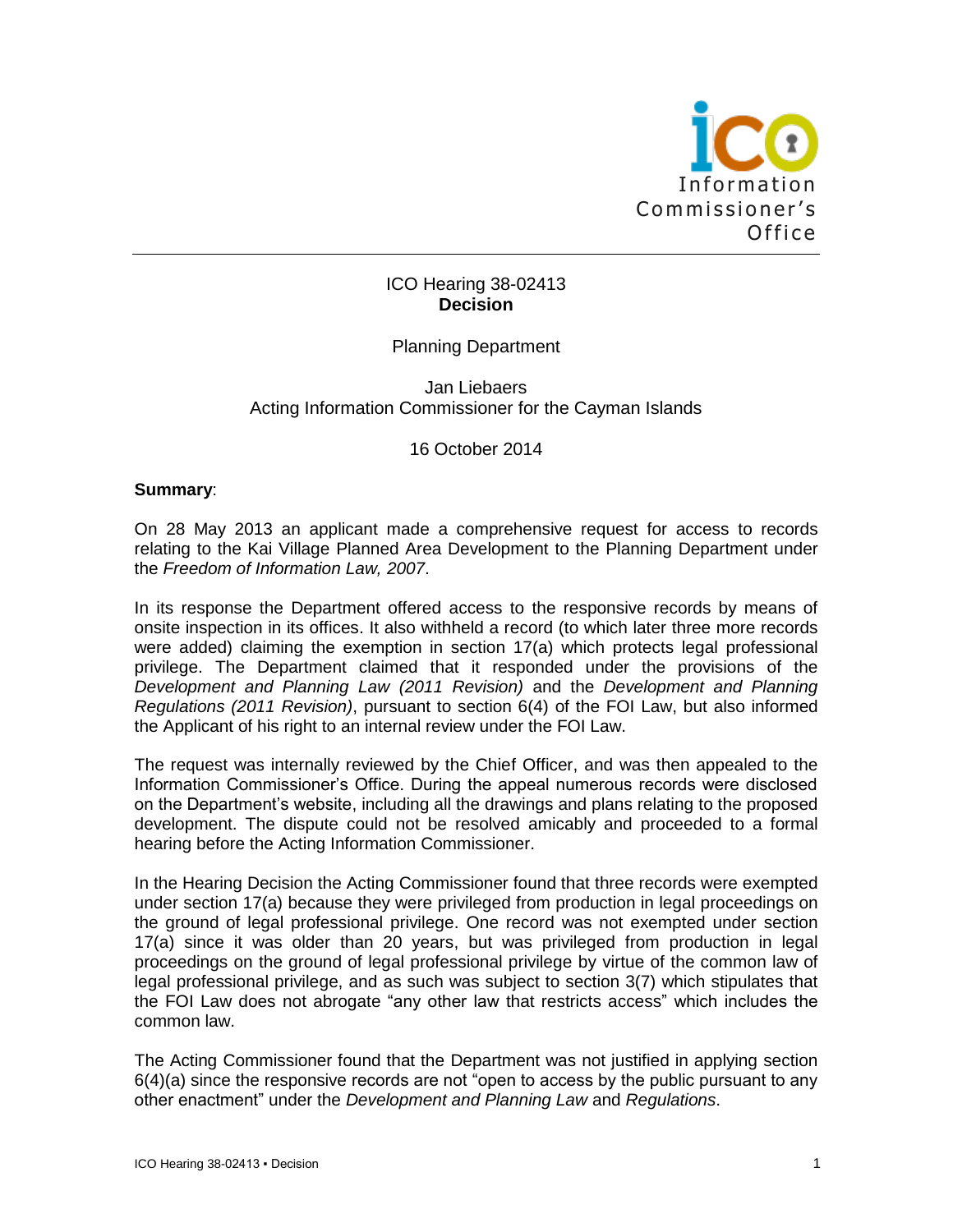Since all the relevant responsive records were posted on the Department's website, the Acting Commissioner did not rule on the question whether disclosing those records would be an infringement of the *Copyright Act 1956* (which applies in part in the Cayman Islands).

Finally, the Acting Commissioner found that the Department had not made reasonable efforts to locate the responsive records, as it was required to do under regulation 6(1) of the *Freedom of Information (General) Regulations*, 2008. Only in the course of the ICO appeal was a thorough search conducted.

# **Statutes<sup>1</sup> Considered:**

*Cayman Islands Constitution Order 2009 (2009 No. 1379) Copyright Act 1956 (1956 c.74) Copyright (Cayman Islands) Order 1965 (1965 No.2010) Development and Planning Law (2011 Revision) Development and Planning Regulations (2013 Revision) Freedom of Information Act 2000 (2000 c.36) Freedom of Information Law 2007 Freedom of Information (General) Regulations 2008 Interpretation Law (1995 Revision)*

# **Contents:**

# **A. INTRODUCTION**

[1] The planning application for the Kai Village Planned Area Development (KVPAD) in Cayman Kai, and the subsequent consultation in accordance with the *Development and Planning Law (2011 Revision)* (DPL) and *Development and Planning Regulations (2013 Revision)* (DPR) elicited a great deal of interest from the public. Some 40 requests for access to related records were made to the Planning Department (the Department) under

l

<sup>1</sup> In this decision all references to sections are to sections under *the Freedom of Information Law, 2007*, and all references to regulations are to the *Freedom of Information (General) Regulations 2008*, unless otherwise specified. Where several laws are being discussed in the same passages, all relevant legislation has been indicated.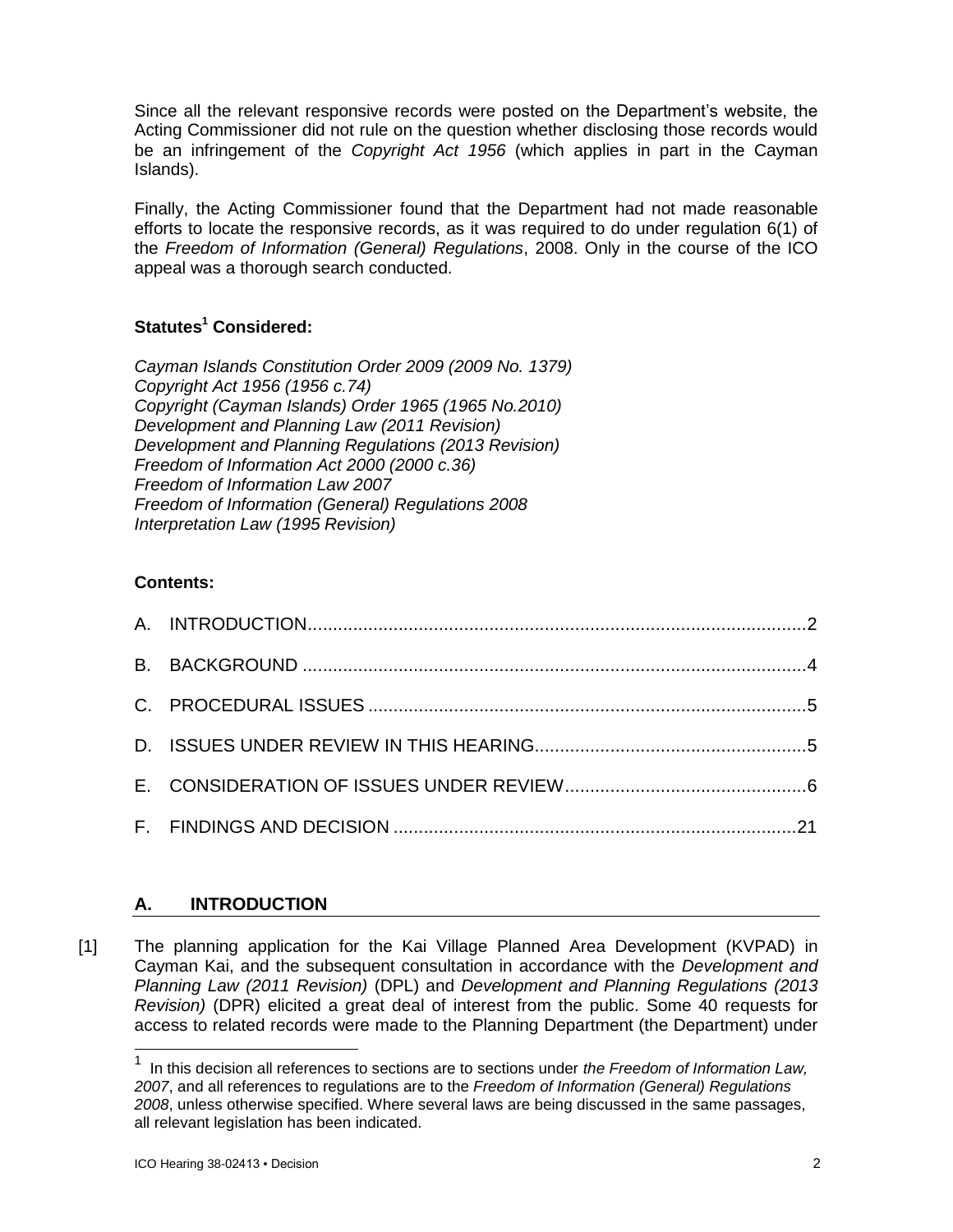the *Freedom of Information Law, 2007* (FOI Law), three of which, including the present request, proceeded to an appeal and formal hearing.

[2] The Applicant made a request to the Department on 28 May 2013 for:

*In relation to a Planned Area Development (PAD) on Parcels 33B263, 33B264, 33C9, 33C21, 33C22, 33C23, 33C26REM1, 33D21REM6 near Cayman Kai on behalf of Criton Development, Ltd.* 

*1. If either the Planning Department or the CPA have decided that the CPA does have vires under the law and the Bill of Rights that would allow the CPA to proceed with the hearing of this application despite the previous Grand Court decision, I would ask that you provide written reasons for any such decision to proceed as provided for by s.19(2) of the Bill of Rights. I would further ask on the basis of procedural fairness and the requirements of s.7 of the Bill of Rights that all written reasons are provided no less than 21 working days prior to any hearing of the relevant application so that I may obtain expert counsel's assistance and have such access to justice as I require prior to any substantive hearing of the relevant application.* 

*Please note that IF and ONLY IF either the Planning Department or the CPA have in fact decided that they have such vires as is set out in the immediately preceding paragraph then I would request pursuant to s.7 of the Freedom of Information Law all records relating to or touching upon any such decision.* 

*2. Please note that IF and ONLY IF either the Planning Department or the CPA have in fact decided that proper addressing within the meaning of the Interpretation Law does not require a post code in order for service to be deemed*  to be on the date of registration as is set out in the immediately preceding *paragraph then I would request pursuant to s.7 of the Freedom of Information Law all records relating to or touching upon any such decision.* 

*3. Please note that IF and ONLY IF either the Planning Department or the CPA have in fact decided that there is no obligation to ensure a fair process for ensuring actual receipt of notice, then I would request pursuant to s.7 of the Freedom of Information Law all records relating to or touching upon any such decision.* 

*4.Please note that IF and ONLY IF either the Planning Department or the CPA have in fact decided that procedural fairness does not require notices to refer to the Planning Regulations then I would request pursuant to s.7 of the Freedom of Information Law all records relating to or touching upon any such decision.* 

*5.Please note that in order to properly formulate my objections so as to receive a*  fair hearing before the CPA I will require all relevant records relating to the *application and each of the decisions of the Planning Department/CPA taken to date relating thereto.* 

*6. All policies and procedures of the Planning Department and/or CPA (whether published or not) applicable to the relevant application (if these are available online please direct me to them so as to avoid any unnecessary paperwork);*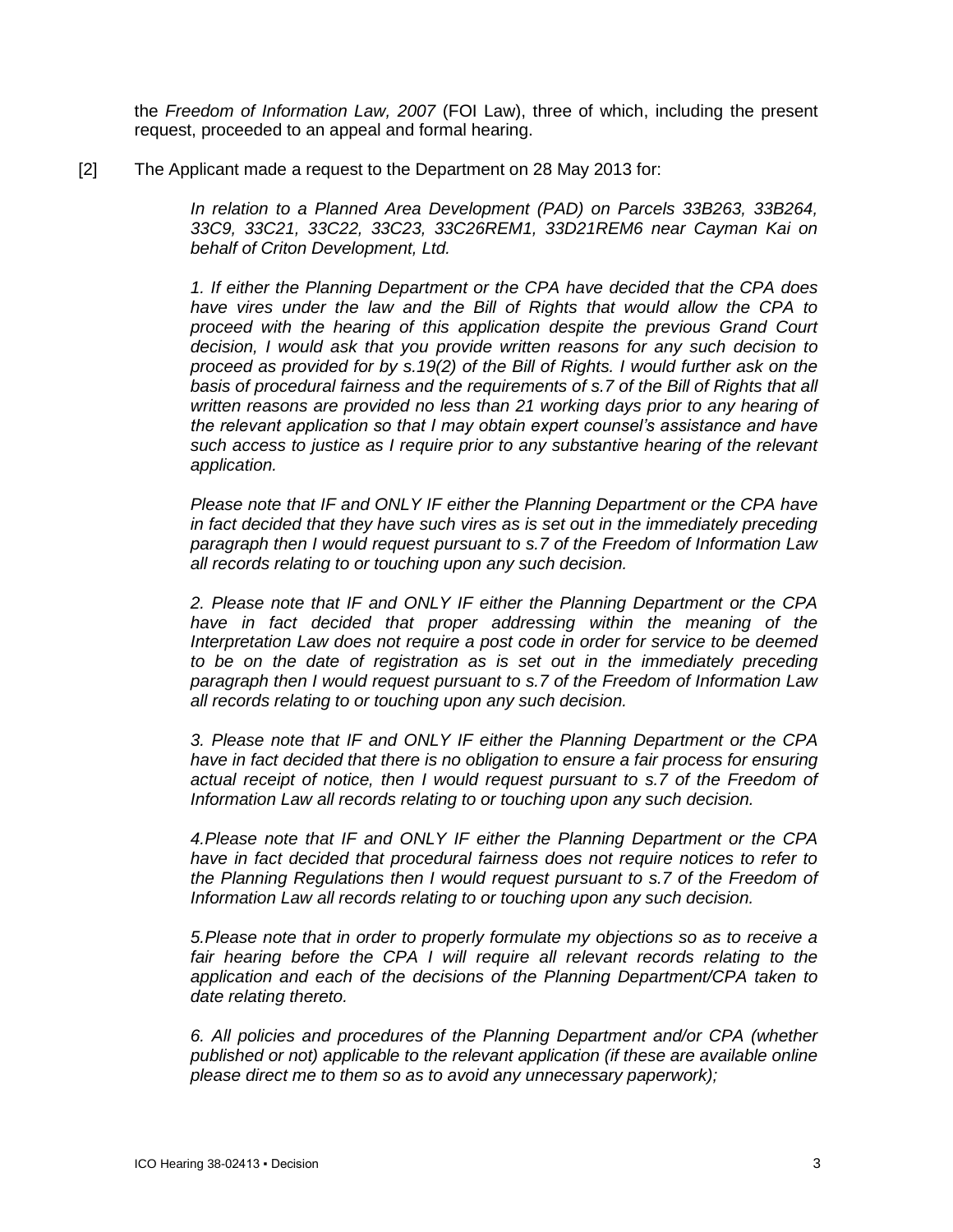*7. the statement that neither the CPA nor the Planning Department have any obligation to enforce or even consider restrictive covenants as that is a civil matter between land owners;* 

*8. Service of notice being effected on the date of registration of mail utilizing addresses obtained from the Land Register;* 

*9. Deemed service of notice by registered mail not being rebuttable;* 

*10. All prior decisions in which the CPA has accepted that registration of a notice letter in and of itself is not sufficient for service of notice for purposes of the law.* 

*11. All prior decisions in which the CPA has found service of any notice to be defective;* 

*12. All other matters touching upon the adjudication of this application.*

- [3] The Department responded on 26 June 2013 offering access to the responsive records by means of onsite inspection in its offices only, and withholding a record under section 17(a) for reasons of legal professional privilege. The Department on the one hand claimed that its answer fell outside the FOI Law, by virtue of section 6(4), and on the other hand pointed out the Applicant's right to an internal review under the FOI Law.
- [4] The Applicant requested an internal review of the initial decision on 28 June, and received the Chief Officer's internal review decision on 26 July 2013.
- [5] The Applicant made an appeal to the Information Commissioner's Office (ICO) on 31 July 2013, and the appeal was accepted two days later on 2 August 2013.
- [6] In the course of the appeal numerous additional records were disclosed on the Department's website. These included CPA minutes and all the drawings and plans relating to the KVPAD application.
- [7] The matter could not be resolved amicably and the pre-hearing investigation was stopped. The disclosure of further records continued when the formal hearing had commenced.

## **B. BACKGROUND**

[8] The Department's functions are summarized in its mission statement:

*To ensure that all development applications are processed efficiently, courteously, unbiased and in accordance with the development plans and associated legislation so that the physical development of the Islands is aesthetically pleasing, environmentally friendly, sustainable, technically sound, promotes a strong economy, and provides an unparalleled quality of life for existing and for future generations.*

[9] The Department is comprised of four divisions: Current Planning, Building Control, Policy Development, and Administration.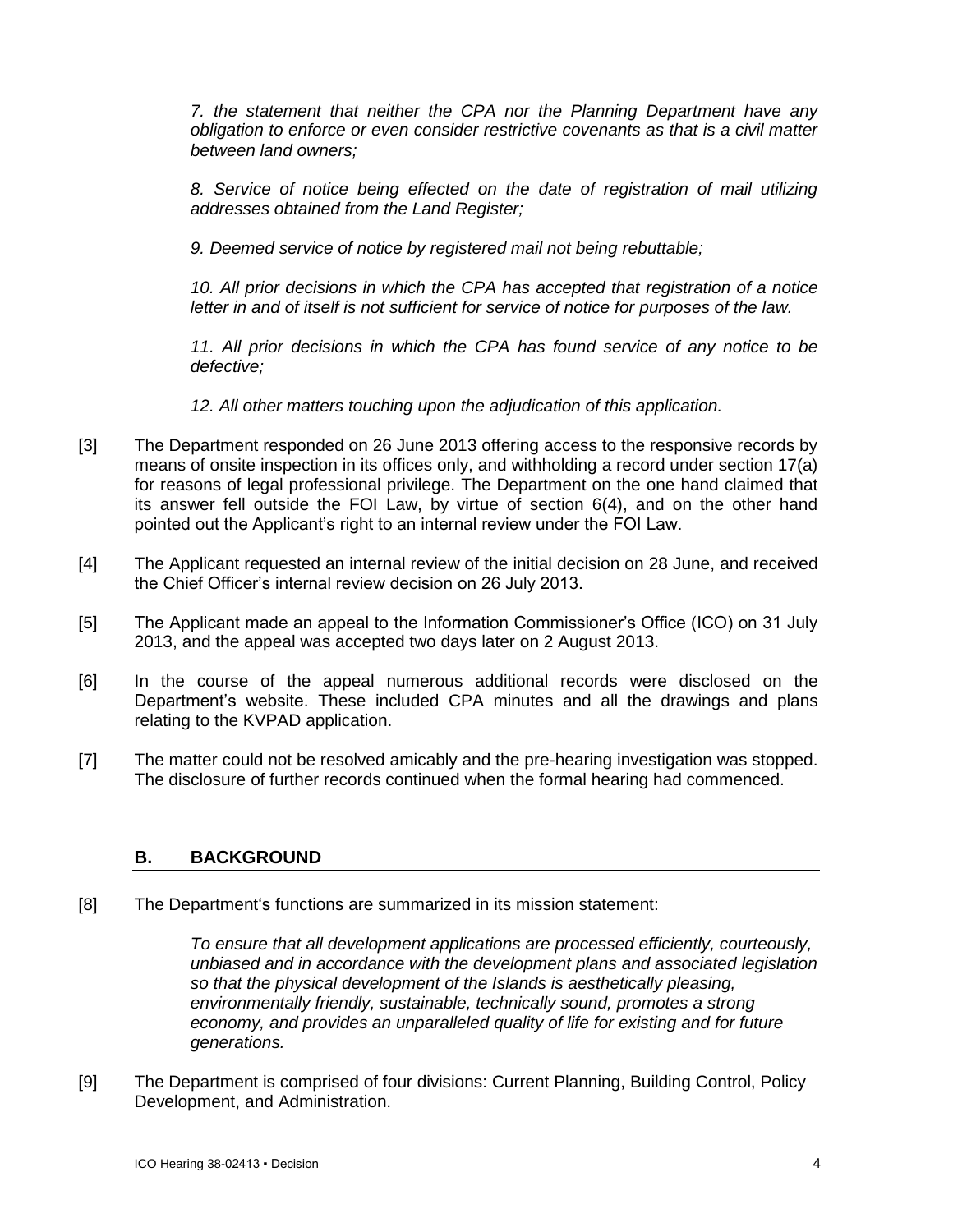[10] The Current Planning section (CP) is responsible primarily for processing development applications for presentation to the Central Planning Authority (CPA) on Grand Cayman and the Development Control Board (DCB) on the Sister Islands.

## **C. PROCEDURAL ISSUES**

- [11] The Applicant seeks to draw my attention to alleged unfairness and breaches of constitutional rights in regard to the Department's application and interpretation of the access and notification provisions of the DPL and DPR, in particular the limitations it has placed on access to planning application records by potential appellants under the planning laws.
- [12] I believe that I have explored this question in this Decision, and in the previous Decision 37-02613, as far as possible without making *ultra vires* pronouncements about legislation over which I have no authority. The Applicant may wish to explore whether it would be appropriate for him to seek redress through the courts, but these matters cannot be resolved in an appeal under the FOI Law.
- [13] For further guidance on some of the additional procedural questions raised by the Applicant, I refer to my discussion of procedural issues in Hearing Decision 37-02613.

### **D. ISSUES UNDER REVIEW IN THIS HEARING**

- [14] The following five issues are under review in this Hearing:
	- **1. Whether records may be exempted under sections 17(a);**
	- **2. Whether records may be exempted under 17(a) after being in existence for twenty years pursuant to section 6(2).**
	- **3. Whether access to records is already provided pursuant to another enactment, namely the** *Development and Planning Law (2011 Revision)* **and the** *Development and Planning Regulations (2011 Revision)* **in accordance with section 6(4) of the FOI Law;**
	- **4. Whether the provision of paper, or electronic copies of drawings or plans would be an infringement of intellectual property rights under the** *Copyright Act 1956* **as per section 10(3)(b), taking into consideration section 54(3)(b).**
	- **5. Whether a reasonable search was conducted by the Public Authority to identify the responsive records as per regulation 6(1) of the FOI (General) Regulations 2008.**
- [15] The Department points out that the records in dispute and the issues under review were dealt with in my Hearing Decision 37-02613 which related to an application by a different applicant who requested the same records.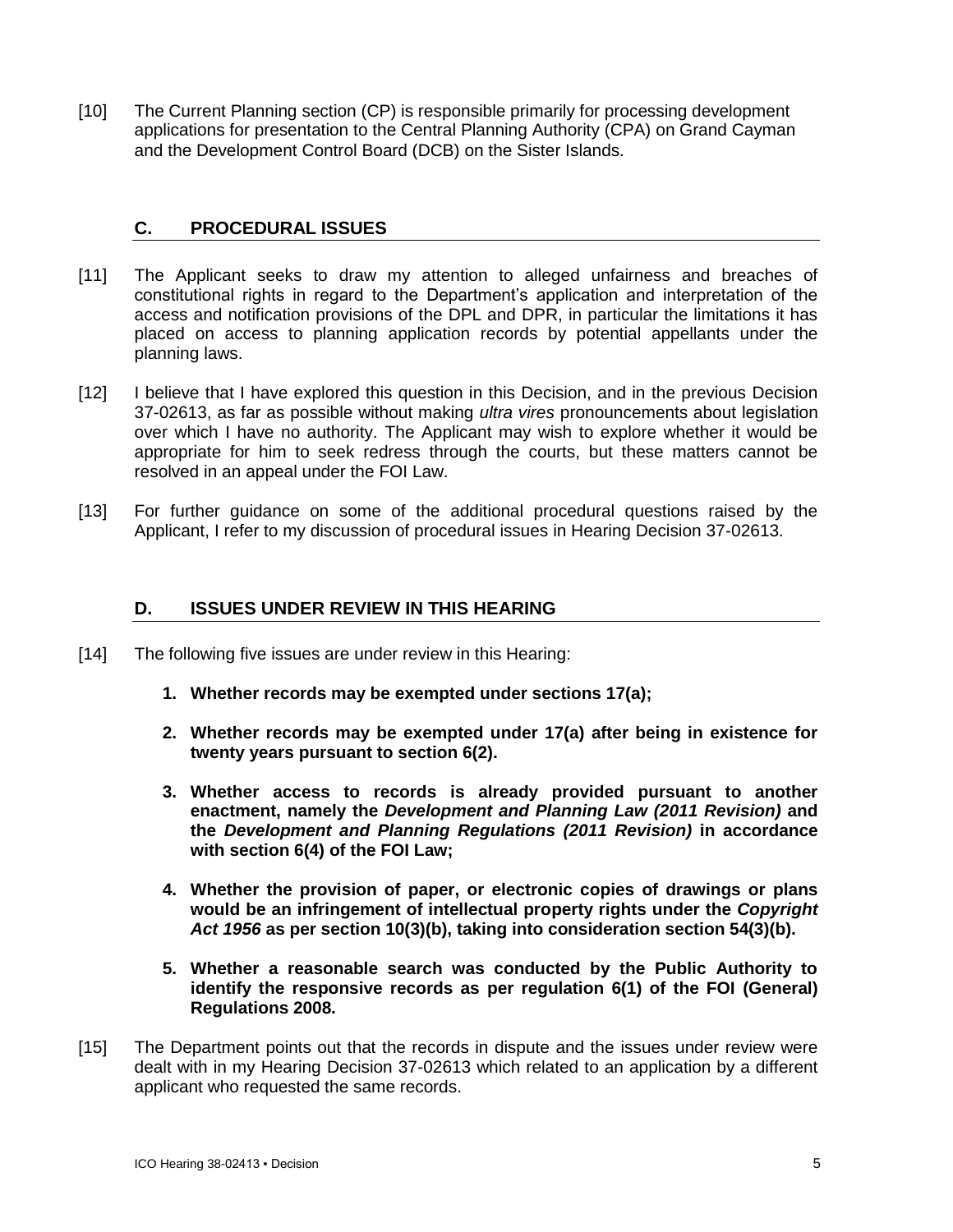- [16] The Applicant, on the other hand, asserts that it would be unfair for me to allow the Department to rely on arguments to which he has not been privy as only the final Decision of Hearing 37-02613 is in the public domain (which he confirms he has read), and he has not had access to the full submissions in Hearing 37-02613.
- [17] While I do not agree with the Applicant that my past Decision regarding a number of identical issues under review largely in relation to identical records, is not relevant in the present Hearing, for the avoidance of doubt I have thoroughly considered all arguments afresh.

# **E. CONSIDERATION OF ISSUES UNDER REVIEW**

- **1. Whether records may be exempted under section 17(a)?**
- **2. Whether records may be exempted under 17(a) after being in existence for twenty years pursuant to section 6(2).**
- [18] I am considering these two issues jointly, since both require me to consider whether the relevant responsive records are exempt from disclosure under section 17(a), the first in general, the second because of the age of the records.
- [19] Section 17(a) provides:

*17. An official record is exempt from disclosure if-*

*(a) it would be privileged from production in legal proceedings on the ground of legal professional privilege; or*

*…* [20] Section 6(2) provides:

> *(2) The exemption of a record or part thereof from disclosure shall not apply after the record has been in existence for twenty years unless otherwise stated in this Law.*

#### The position of the Department:

- [21] In its submission the Department clarifies that the exemption is being claimed in respect of four documents which in their view are "pieces of legal advice". They are communications respectively dated 26 June 1989, 19 August 1994, 30 March 2001 and 31 July 2007.
- [22] The Department bases its application of the exemption and its claim of legal advice privilege upon the delineation of the privilege by the courts in *Balabel and another v Air India* [1988] 1 CH. 317, *Three Rivers DC v Bank of England* (No.5) [2004] 2 WLR 1274, and *Three Rivers DC v Bank of England* (No.6) [2004] UKHL 48. Specifically, the privilege will attach to confidential communications between a legal professional and his client undertaken for the dominant purpose of giving or obtaining legal advice. The Department claims that these four documents are such communications.
- [23] The Department also points out that legal advice is not restricted to advice on the client's legal rights and liabilities but also includes "advice as to what should prudently and sensibly be done in the 'relevant legal context'".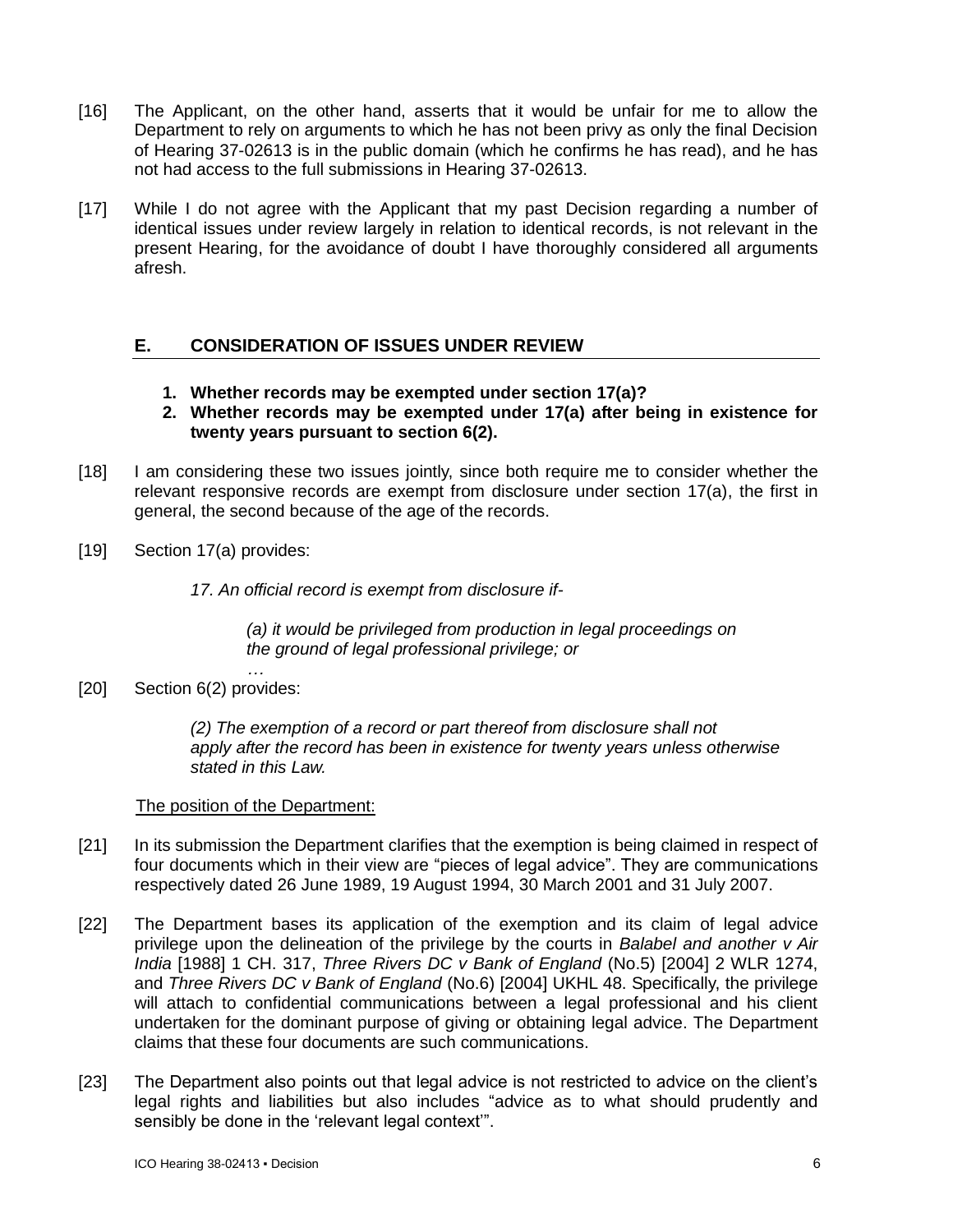[24] The Department contends that the four documents are communications provided by the Attorney General's Chambers in March 2001 and July 2007, which are subject to legal professional privilege. The advice was rendered after,

> *extensive research in the area of law upon which advice was sought and provided a reasoned opinion on the particular area. The advice provided direction on the law to the client and clarified certain obligations. It is clear that the purpose of the communication between the Department of Planning and the legal advisers for the Government was to seek legal advice.*

- [25] The Department has not addressed the question of the age of the responsive records in the light of the application of section 6(2), quoted above.
- [26] Nor has it addressed whether the privilege may have been waived or otherwise lost.

#### The position of the Applicant:

- [27] The Applicant points out that section 17(a) applies to "an official record", which is a term not defined in the FOI Law or in the *Interpretation Law, 1995*, and must therefore be given its plain meaning in context. He argues that "official records" must logically, in accordance with the rules of statutory interpretation, constitute a subset of records subject to the FOI Law, but does not clarify (at least not in relation to section 17(a)) in what way "official records" would be different from "records", or why this distinction is relevant to the exemption under consideration.
- [28] The Applicant states that the Planning Department's claim of section 17(a), or any other exemption, must be "strictly in accordance with the law and based on reasoned justification". In this regard, the Applicant particularly objects to the Department's reasoning in its initial decision of 26 June 2013, which said that,

*all legal opinions furnished to the Department are considered privileged and are exempt from release on the grounds of legal professional privilege.*

- [29] The Applicant calls this response "materially flawed as a matter of law" as the exemption does not relate to "legal advice", and points out that not all legal advice may be protected by the exemption since some of it may have been waived or may otherwise not be "privileged from production in legal proceedings on the ground of legal professional privilege", as required for the exemption to be engaged under the FOI Law.
- [30] In this respect, the Applicant refers to the findings of Carnworth LJ in *R(S) v Secretary of State for the Home Department,* that *"*A public authority may not adopt a policy which precludes it from considering individual cases on their merits".<sup>2</sup>
- [31] The Applicant points to the Department's common law obligation expressed in *Secretary of State for Education and Science v Tameside Metropolitan Borough Council*, to "ask [itself] the right question and take reasonable steps to acquaint [itself] with the relevant information to enable [it] to answer it correctly"<sup>3</sup>. In this regard the Applicant alleges a lack

 $\overline{\phantom{a}}$ 

<sup>2</sup> *R(S) v Secretary of State for the Home Department* [2007] EWCA Civ 546 at 50

<sup>&</sup>lt;sup>3</sup> Secretary of State for Education and Science v Tameside Metropolitan Borough Council [1977] AC 1014 at 1065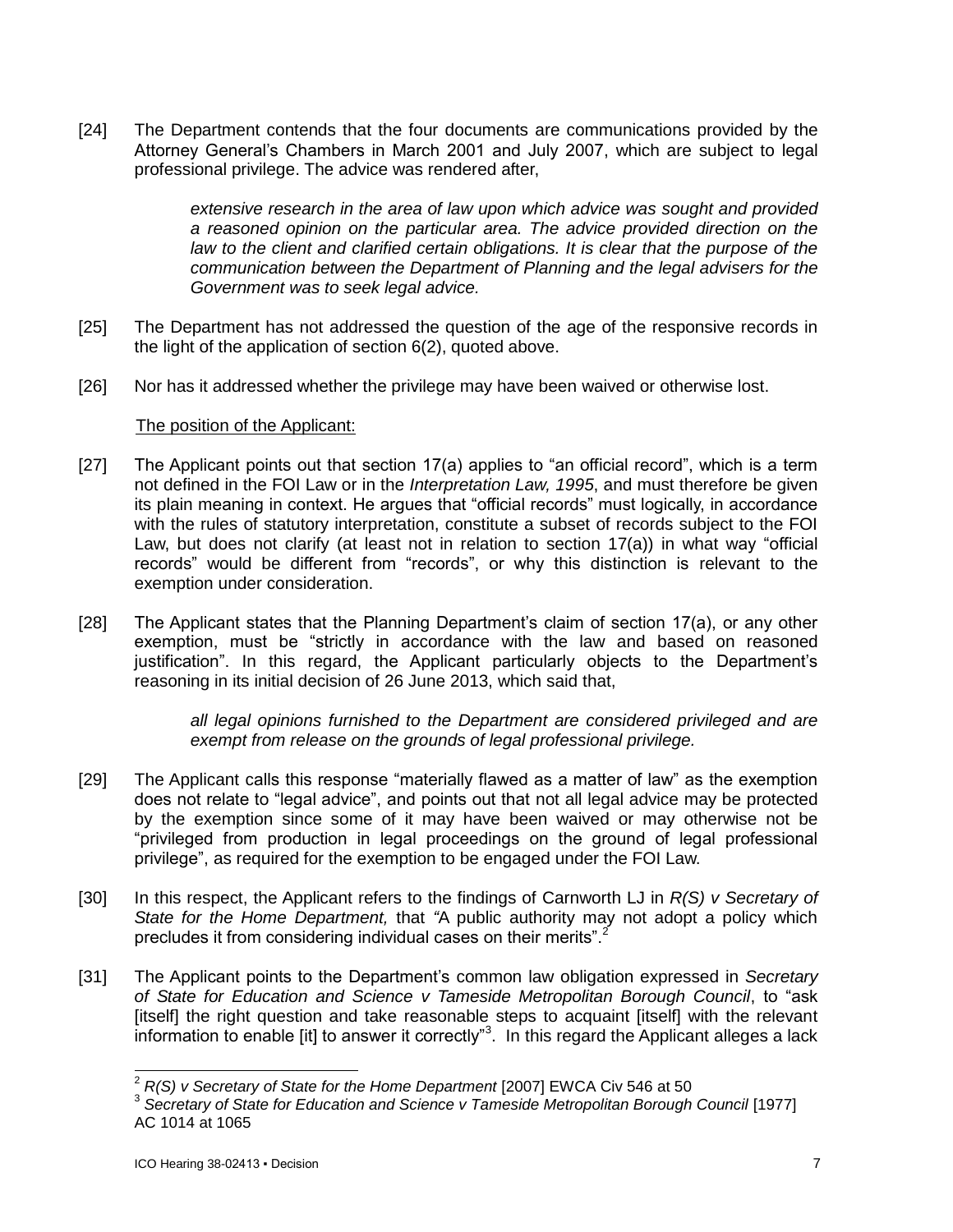of consistency on the part of the Department in responding to FOI requests, and in particular in respect of section 17(a), which he blames on the Department's avowed lack of relevant policies and procedures.

- [32] In his reply submission, after having had the opportunity to read the Departments complete argumentation, the Applicant has refocused his attention onto the key questions at hand, namely:
	- *a) whether the relevant record is an 'official record' within the meaning of s.17 of the FOI Law;*
	- *b) whether the relevant record is not more than 20 years of age; and*
	- *c) whether the relevant record, "would be privileged from production in legal proceedings on the ground of legal professional privilege.*
- [33] On the question of the age of the responsive records claimed to be exempt by the Department, the Applicant notes that one or more of the records appears to be more 20 years old, and that the exemption in section 17(a) cannot be applied to any records more than 20 years old, by virtue of section 6(2) quoted above.
- [34] The Applicant particularly draws attention to the final wording in that section: "unless otherwise stated in this law". He asserts that there is no express statutory provision in relation to the exemption in question in the FOI Law, and, under the rules of statutory interpretation and taking into account the stated objectives of the FOI Law, the Applicant therefore invites me to find that the exemption does not apply to those records that are more than 20 years old.

Discussion:

"Official" records:

- [35] The Department does not touch upon the meaning of an "official record".
- [36] The Applicant notes the use of the term "official record" in section 17, but does not try to explain its meaning in the context of this section. However, in his reply submission the Applicant has suggested that the term ought to be given a specific meaning in the context of section 54, arguing, as further explained below, that section 54(1) relates to "official records", as does section 54(2) (indirectly), but that section 54(3) instead relates to "records". He considers this significant in that on his reading in relation to section 54 an "official record" is one "created by 'officials' and 'official processes' and therefore of governmental origin or provenance," while a "record" can have any provenance. By extension, any record received by Government from an outside source cannot be an "official record". <sup>4</sup>
- [37] I note that the term "official record" is used in sections 17, 18 and 54(1) and (2) only. These sections respectively provide for an exemption relating to legal privilege, breach of confidence, contempt of court and infringement of the privileges of Parliament (section 17); the national economy (section 18); and, protection from liability regarding defamation, breach of confidence and intellectual property rights (sections 54(1) and (2)).

 4 See also para 96 below.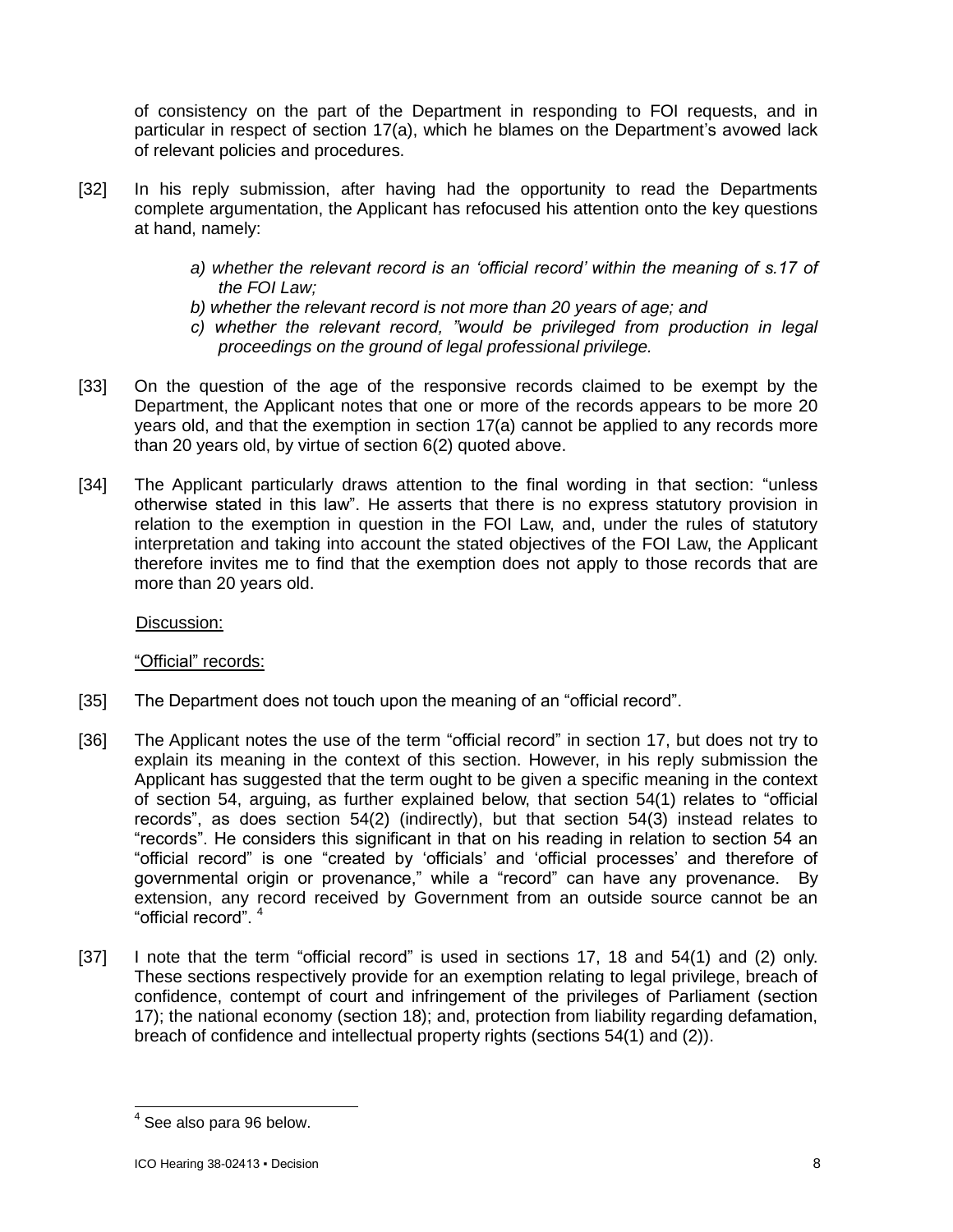- [38] I do not detect any logical link between these three sections that would lead me to agree with the Applicant's interpretation of the meaning of the term "official record". There is no reason to suspect, for instance, that the exemption relating to breach of confidence should only apply to "records created by officials". Indeed, this is exactly the opposite meaning given to the exemption in section 41 of the UK Freedom of Information Act, 2000 which – unlike section 17(b)(ii) of the Cayman Islands FOI Law – requires that for the exemption to apply the information must precisely originate outside the public authority. Nor is it reasonable, in the context of section 17(a), to assume that legal professional privilege would not attach to confidential advice provided by a legal professional outside the government, or that the grant of access by an Information Manager to defamatory materials that originate outside of government should be any more or less actionable under section 54(2) than such materials originating within government.
- [39] The term "official record" is not defined in the FOI Law, nor in the *Interpretation Law, 1995*, and must therefore be given its plain meaning in the context of the FOI Law and that Law's stated objectives. The Oxford Dictionary defines "official" as:

*Relating to an authority or public body and its activities and responsibilities*

[40] The term "record" is defined in section 2 of the FOI Law:

*"record" means information held in any form including-*

*(a) a record in writing;*

- *(b) a map, plan, graph or drawing;*
- *(c) a photograph;*

*(d) a disc, tape, sound track or other device in which sounds or other data are embodied, whether electronically or otherwise, so as to be capable (with or without the aid of some other equipment) of being reproduced therefrom;*

*(e) any film (including microfilm), negative, tape or other device in which one or more visual images are embodied whether electronically or otherwise, so as to be capable (with or without the aid of some other equipment) of being reproduced therefrom,*

*held by a public authority in connection with its functions as such, whether or not it was created by that authority or before the commencement of this Law;*

[41] The last part of the definition of "record" specifies that it is "held by a public authority in connection with its functions as such". This indicates that a record, within the meaning of the FOI Law, has an inherent "official" quality by virtue of being "held" by a public authority, irrespective of its origins. In a previous Decision I have found that "held" in this context means that a public authority has the record in its possession, custody or control, as provided in section  $2.5$  Records which originate outside the government relate just as much to the activities and responsibilities of a public authority, as records which are

 5 ICO *Hearing Decision 22-00712 (Preliminary Decision) Cabinet Office* 24 August 2012 paras 21- 49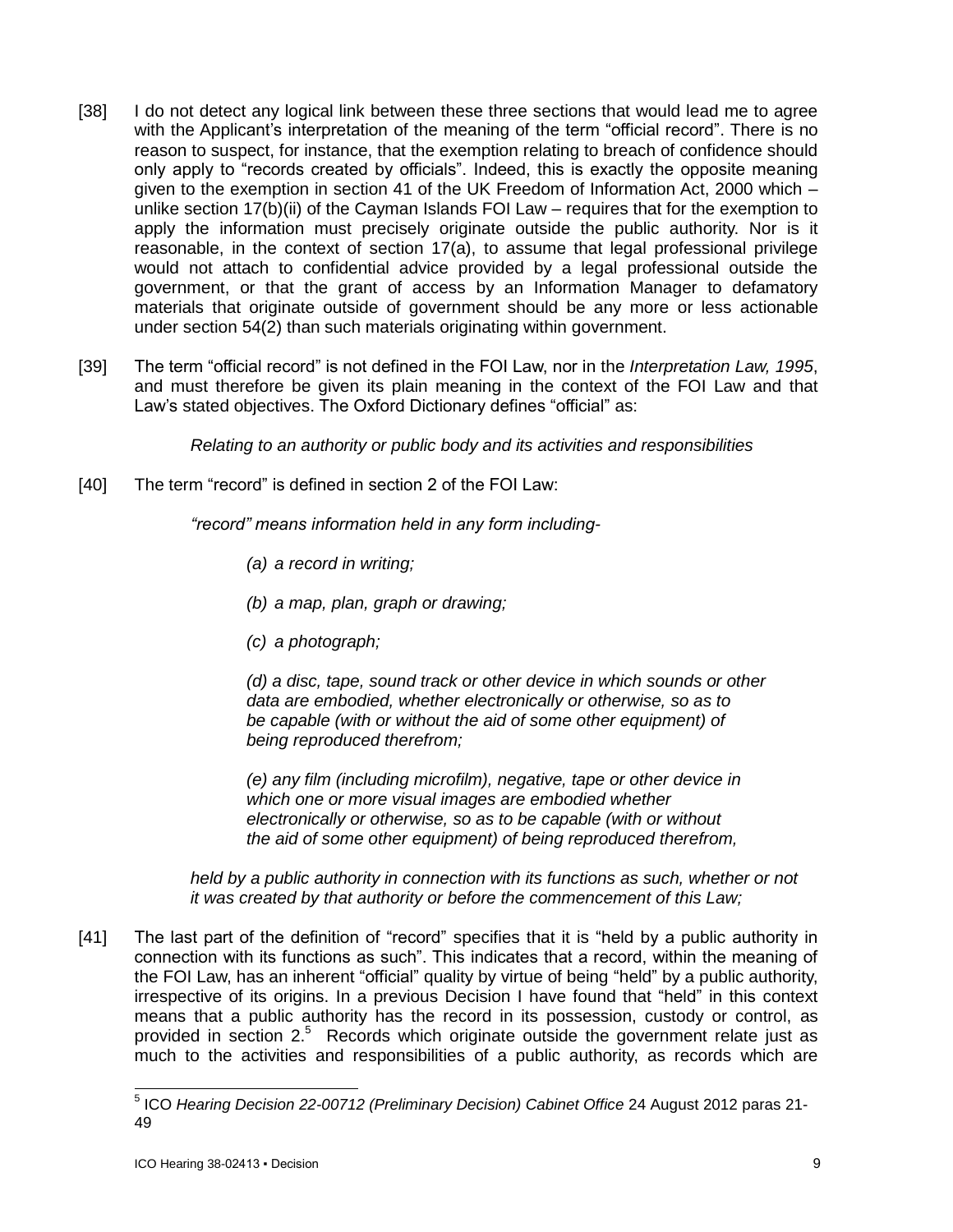created by government itself, and both are equally "held". Consequently, I cannot identify any difference between an "official record" and a "record", as both are subject to the provisions of the FOI Law, and I conclude therefore that both terms must be treated as one and the same, and are to be given the meaning of a "record" specified in section 2.

[42] Given that each of the four documents claimed to be exempt by the Department is "a record in writing… held by a public authority in connection with its functions as such…", I find that those records are subject to the provisions of the FOI Law, including sections 17(a) and 6(2), if applicable.

## Reasons for decisions:

[43] Most of the Applicant's argument in respect of section 17(a) relates to the initial response of the Department of 26 July 2013. I agree that the reasons provided by the Department in that initial response were somewhat simplistic, and that the Department thereby may have breached its obligation under section 7(5) which obligates a public authority to provide reasons for denying access:

> *(5) The response of the public authority shall state its decision on the application, and where the authority or body decides to refuse … access …, it shall state the reasons therefor, and the options available to an applicant.*

- [44] It is too often the case that public authorities do not provide adequately formulated reasons for denying access, particularly in their initial decisions. This cavalier attitude on the part of some public authorities has been remarked upon by the former Information Commissioner and myself in a number of previous hearings.<sup>6</sup>
- [45] The burden of proof for applying an exemption rests squarely on the shoulders of the public authority, and the Law unmistakably demands that reasons be stated early in the process. This is consistent with the lawful administration action requirement in section 19(2) of the Bill of Rights, which provides:

*(2) Every person whose interests have been adversely affected by such a decision or act has the right to request and be given written reasons for that decision or act.*

It is reasonable to expect for the required "reasons", both in the Bill of Rights and in section 7(5) of the FOI Law, to mean more than a simplistic pro-forma response.

- [46] In the present case, the Department's full reasoning for applying the exemption in section 17(a) was not formulated until the time of their hearing submission.
- [47] However, since the Department has given its full reasons for claiming the exemption in section 17(a) in its hearing submissions, I do not consider that the Applicant's complaint about the lack of reasoning on the part of the Department remains valid.

## The impact of the age of the records:

[48] I am surprised that the Department did not address this issue, although it was clearly listed in the Fact Report as being under review.

 6 See for instance: ICO Hearing *Decision 33-01113 CINICO* 31 July 2013 paras 10-16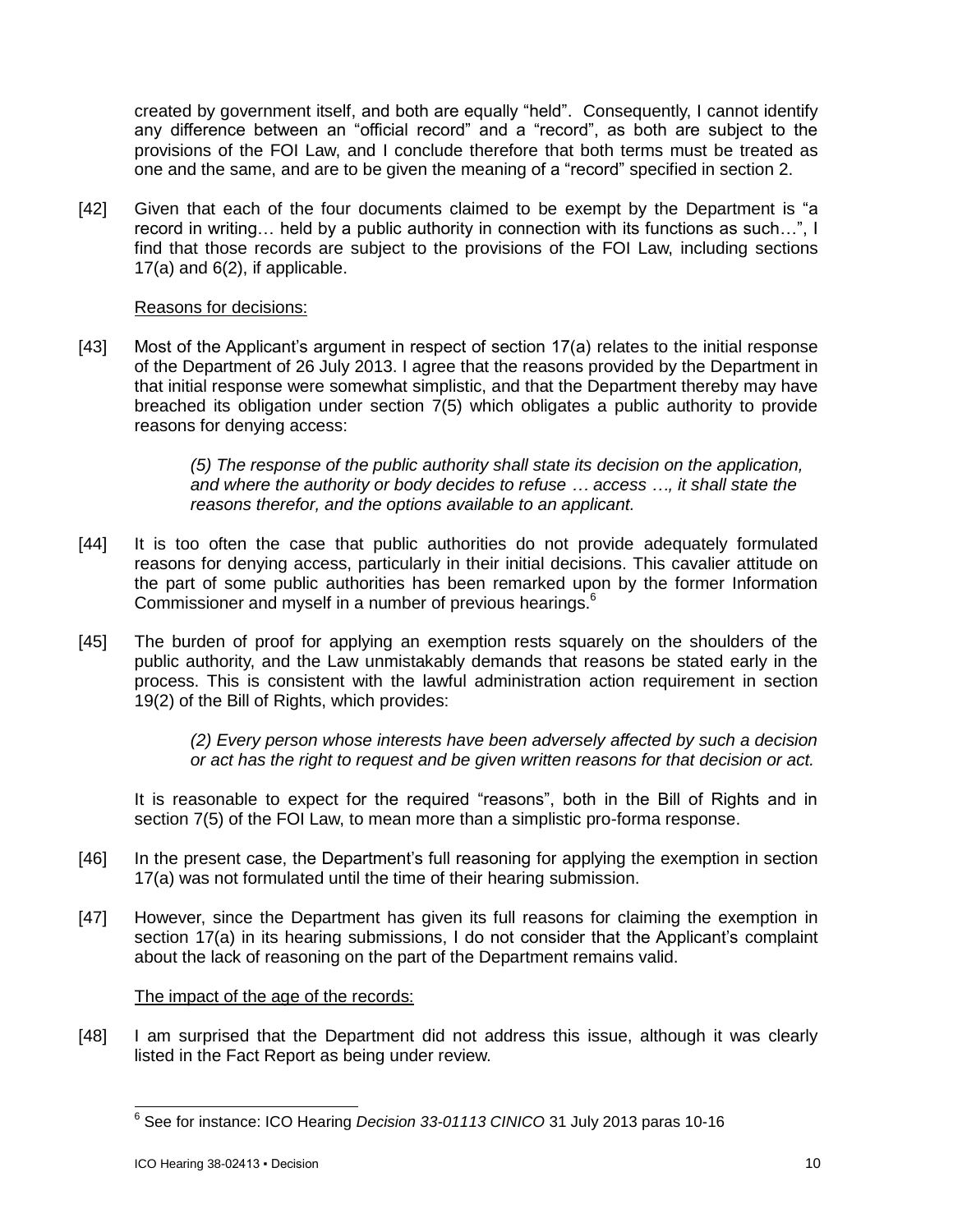- [49] I accept that, at the relevant time i.e. the date when the request was first dealt with one of the four records exempted by the Department was more than 20 years old, i.e. the document dated 26 June 1989.<sup>7</sup>
- [50] The FOI Law contains only one exemption which explicitly states that an exemption is extended beyond 20 years, namely section 23(3) which relates to personal information and has no application here. Therefore, by virtue of section 6(2) the exemption in section 17(a) does not apply to the 1989 record since it is more than 20 years old.
- [51] Although no exemption applies, another provision of the FOI Law is engaged by the 1989 record, namely section 3(7) which provides:

*(7) Nothing in this Law shall be read as abrogating the provisions of any other Law that restricts access to records.*

- [52] This provision exists because the FOI Law is not intended to interfere with existing legal provisions which restrict access to records. The correct interpretation of "any other Law" in this context comprises both statute and common law, and will therefore include the common law of legal professional privilege, which does not expire in English law.<sup>8</sup>
- [53] The 1989 record is a confidential communication received by the Director of Planning from his professional legal advisor in the Attorney General's Chambers. It consists of confidential legal advice within the relevant legal context, and I have not seen any evidence that the privilege has been waived or has otherwise been lost. Therefore, the 1989 document remains privileged from production in legal proceedings on the ground of common law of legal professional privilege, and the Department may withhold it.

#### The application of the exemption to the other three documents:

- [54] I am puzzled as to why the Department's submission discusses the 2001 and 2007 documents in detail, but does not specifically mention the 1989 or 1994 documents, although it is clear that it is claiming the exemption in respect of all four documents.
- [55] Having read the remaining three documents dated 19 August 1994, 30 March 2001 and 31 July 2007, I am satisfied that these records are exempted under section 17(a) as they are confidential communications received by the Director of Planning from his professional legal advisor in the Attorney General's Chambers. These communications consist of confidential legal advice within the relevant legal context, and I have not seen any evidence that the privilege has been waived or has otherwise been lost.
- [56] **Consequently, in relation to the four document which the Department has claimed as exempt by virtue of section 17(a) I find the following:**
	- **(a) the document dated 26 June 1989 is not exempted under section 17(a) by virtue of section 6(2), since it is over twenty years old and there is no provision in the FOI Law that extends the exemption beyond that time.**
	- **(b) However, that document remains privileged from production in legal proceedings on the ground of legal professional privilege by virtue of the**

l

<sup>7</sup> On the question of what constitutes the "relevant date" in this regard, I refer to my consideration of this question in: ICO *Hearing Decision 41-00000 Governor's Office* 10 July 2014 para 18

<sup>8</sup> *R v Derby Magistrates' Court, ex parte B* [1995] UKHL 18 paras 41-58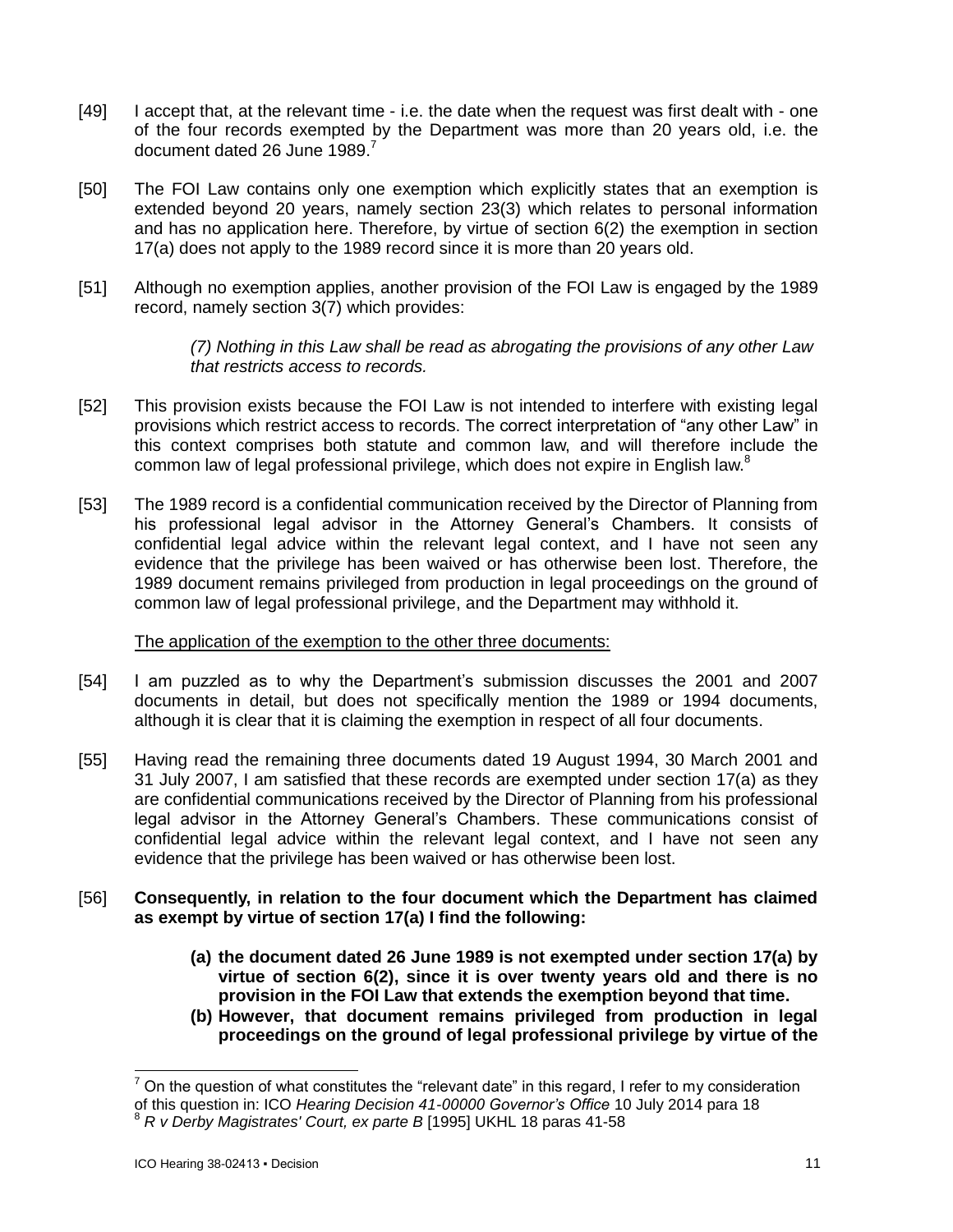**common law of legal professional privilege, and may therefore be withheld by virtue of section 3(7) which provides that the FOI Law does not abrogate "any other Law that restricts access to records"; and,**

- **(c) the three documents dated 19 August 1994, 30 March 2001 and 31 July 2007 are exempt by reason of section 17(a) since they are privileged from production in legal proceedings on the ground of legal professional privilege.**
- **3. Whether access to records is already provided pursuant to another enactment, namely the** *Development and Planning Law (2011 Revision)* **and the** *Development and Planning Regulations (2011 Revision)* **in accordance with section 6(4) of the FOI Law;**
- [57] Section 6(4) provides:
	- *(4) Where a record is-*

*(a) open to access by the public pursuant to any other enactment as part of a public register or otherwise; or*

*(b) available for purchase by the public in accordance with administrative procedures established for that purpose,*

*access to that record shall be obtained in accordance with the provisions of that enactment or those procedures.…*

[58] Section 15(4) of the DPL provides:

*(4) Notice of an application for planning permission having been made to the [CPA] … shall be served in accordance with any regulations made under this Law, and the Authority shall not consider any application in the absence of evidence of service or publication, as the case may be, of such notice and unless twenty-one days have elapsed since the service or publication, as the case may be, of the last of such required notice.* 

- [59] Section 40 of the DPL defines the specific requirements for the service of notices, and specifies the means by which a notice may be served or given (e.g. by registered letter).
- [60] Regulation 8(12) and (12E) of the DPR defines further requirements in respect of notification and publication in the context of planning applications, including the right of "an adjacent owner of full legal capacity" to lodge an objection to the CPA in regulation (12E).

#### The position of the Department:

[61] In the initial response of 26 June 2013, the Department referred repeatedly that its provision of information was being undertaken under the DPL and DPR, pursuant to section 6(4) of the FOI Law, while at the same time explaining the Applicant's rights to appeal under the FOI Law.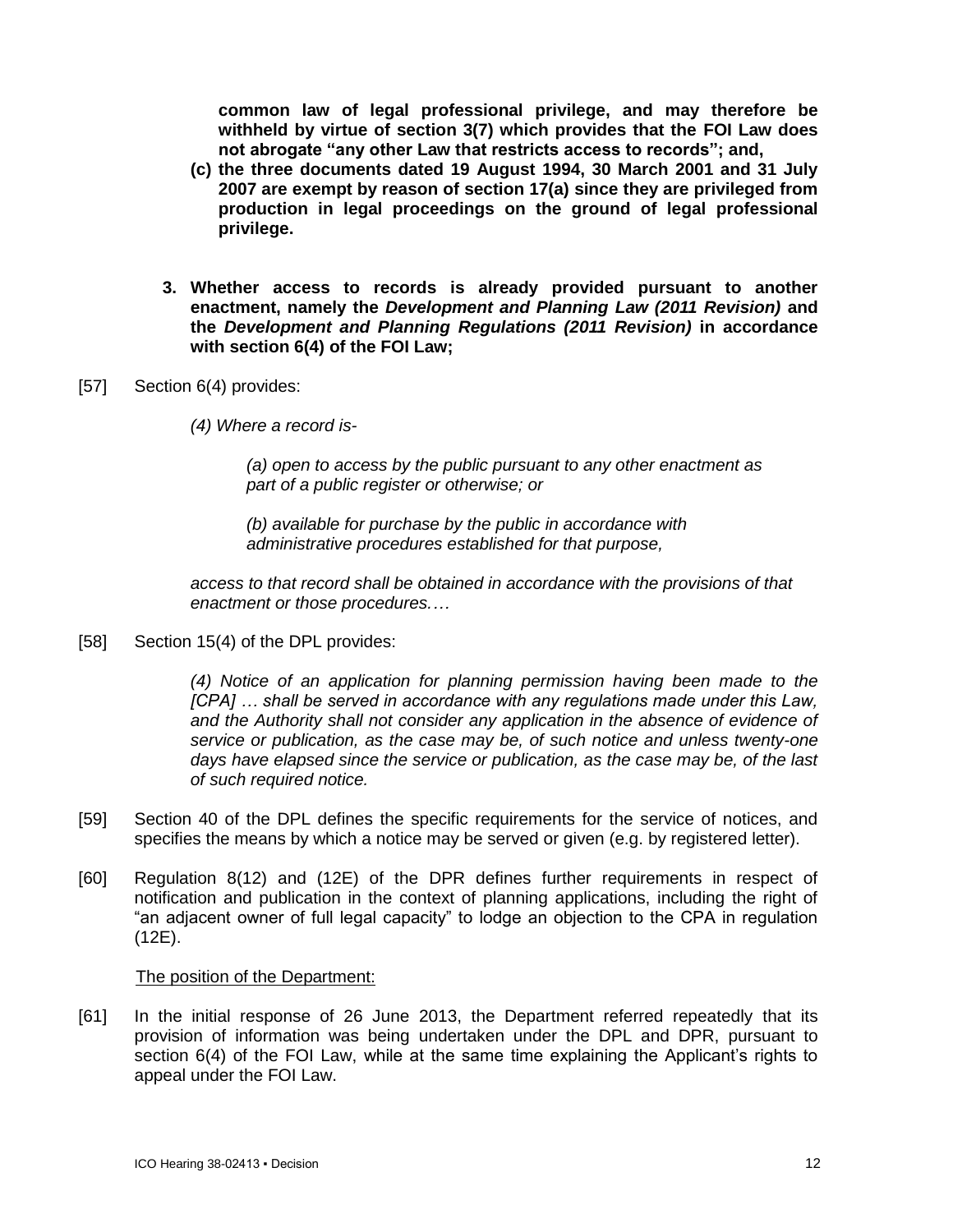[62] In its submission the Department draws specific attention to regulations 8(12) and (12A) of the DPR. These provide, respectively:

> *(12) Applications for the approval of places of public assembly, gas stations, garages, clubs, restaurants, bars, cinemas, excavations, bulk storage tanks, dive shops and related structures, quarries, hotels, industrial plants including workshops, obnoxious and other similar establishments shall be advertised by the applicant in a manner approved by the Authority twice in a newspaper published and circulating in the Islands, with a period of at least seven days but not more than ten days between each successive publication of the advertisement; and within twenty-one days of the final advertisement, owners of full legal capacity who*  for the time being reside within a radius of one thousand feet of the boundaries of *the land to which the application relates, or who own land (including a strata lot) within a radius of one thousand feet of the boundaries but reside elsewhere in the Islands, may lodge objections with the Authority, stating their grounds.*

> *(12A) Notwithstanding subregulation (12), prior to consideration of an application for planning permission by the Authority, notice of such application shall be served on the following owners -*

*(a) in the case of an application relating to development in a Residential zone -*

*(i) where the application relates to three to five apartments, owners at a minimum radius of one hundred and fifty feet from the perimeter of the land to which the application relates;*

*(ii) where the application relates to six to ten apartments, owners at a minimum radius of two hundred and fifty feet from the perimeter of the land to which the application relates;*

*(iii) where the application relates to eleven or more apartments, owners at a minimum radius of four hundred and fifty feet from the perimeter of the land to which the application relates; and*

*(iv) where the application relates to any other land uses, owners at a minimum radius of five hundred feet from the perimeter of the land to which the application relates;*

*(b) in the case of an application relating to development in an Institutional zone, owners at a minimum radius of five hundred feet from the perimeter of the land to which the application relates*

*(c) in the case of an application relating to development in any other zone, owners at a minimum radius of three hundred feet from the perimeter of the land to which the application relates; and*

*(d) in the case of an application for the subdivision of land in any zone -*

*(i) where the application relates to not more than six lots, owners at a minimum radius of one hundred and fifty feet from the perimeter of the land to which the application relates;*

*(ii) where the application relates to seven to ten lots, owners at a minimum radius of two hundred and fifty feet from the perimeter of the land to which the application relates; and*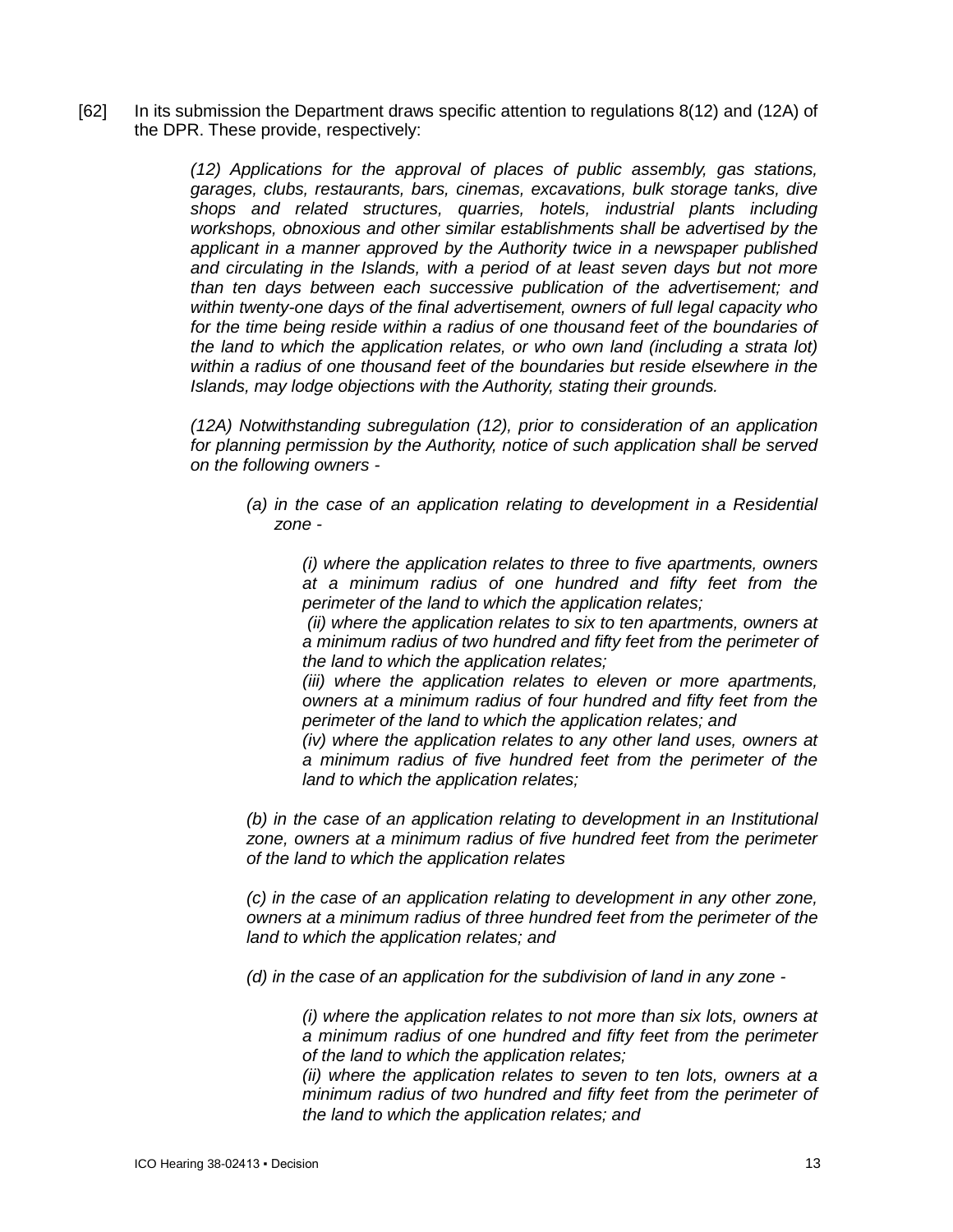*(iii) where the application relates to eleven or more lots, owners at a minimum radius of four hundred and fifty feet from the perimeter of the land to which the applications relates.*

- [63] The Department states that regulation 12 of the DPR requires that notice be given not only to adjoining land owners, but to all members of the public. It says that therefore the Applicant had access to two notices, i.e. the one published under regulation 12 of the DPR, accessible to all members of the public, and the notice sent to adjoining land owners under section 15(4) of the DPL.
- [64] While the Department points to its well-established protocol for the inspection of records, it admits that the DPL does not prescribe any specific language to be included in the section 15(4) (DPL) notice. The Department says that this has not hitherto presented any problems, but states that it has now recommended that the legislation be amended to specify that the records may be inspected "in person at the Department… ", and that an application without evidence of service or publication will not be considered without written authorization.

#### The Position of the Applicant:

- [65] The Applicant points out that on his first attempt to inspect the records, access was in fact denied to him as the records could not be located, and on his second visit he received "restricted and conditional access" only, by which he means that he had to identify himself as a condition of access and provide reasons for seeking access. He found the space provided for inspecting the numerous records inadequate, and says that it was quasi impossible to make notes, while he was not allowed to make any digital photographs of the records.
- [66] In addition, the Applicant had to fly to Grand Cayman from one of the Sister Islands to inspect the records in the offices of the Department in George Town. He claims that the "inspection- only" rule practiced by the Department *de facto* discriminates against anyone not residing in Grand Cayman, as well as against persons with a mobility disability or other impediment which would limit their ability to visit the offices of the Department.
- [67] According to the Applicant, these restrictions demonstrate that there is no "open access" as per section 6(4)(a).
- [68] Furthermore, the Applicant argues that there is no applicable "enactment", i.e. primary or secondary legislation which provides "open access" as required for 6(4)(a) to be engaged. He points to the lack of written policies and procedures governing the Department's FOI and other access processes, and says that neither the DPL nor the DPR authorize the Department's "inspection-only" policy. He states that there is "no legal basis for the policy actually operated by the … Department."
- [69] Finally, the Applicant claims that the Department's initiative to seek an amendment of the DPL and/or DPR is a *de facto* acknowledgment that the relevant records are not "open to access by the public" within the meaning of section 6(4)(a).

#### Discussion:

[70] For clarity, subsection 6(4)(b) is not engaged as there is no question of providing the records for purchase.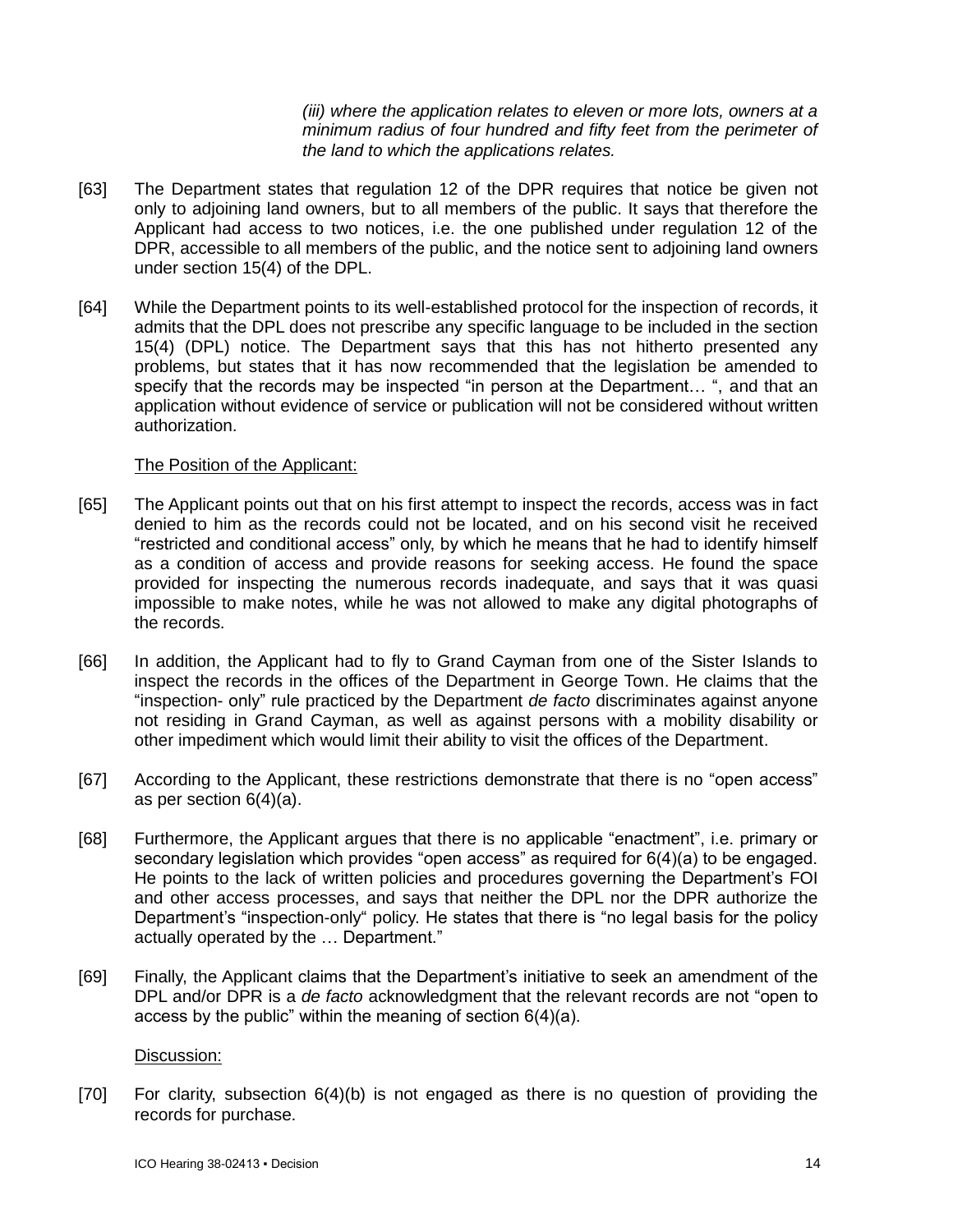- [71] As to subsection 6(4)(a), it is clear that certain records are routinely disclosed by the Department to qualified individuals by means of inspection in their George Town offices, as a result of the notice and appeal procedures generally provided under the DPL/DPR.
- [72] The fact that, as the Department points out, a general notice regarding the planning application is published in the newspaper, seems to have little relevance on the question of access to the comprehensive records in the application file and produced in the application approval process, which are the subject of the present request. The general public is undoubtedly notified of the existence of the planning application, but this does not constitute "open access" to the relevant records.
- [73] The general public notice only appears to pertain to the approval of certain types of developments (places of public assembly, gas stations, garages, clubs, etc.) and only alerts the general public of the existence of the application without providing all the detailed records asked for by the Applicant. Therefore, this means of access is very limited and cannot be called "open access to the public" as required for section 6(4)(a) to be engaged.
- [74] As the Applicant argues, a close review of the DPL and DPR shows that the legislation does not explicitly mandate the disclosure of records or information as part of the notification process, either in principle or in relation to specific records or types of records. Neither do the DPL or DPR explicitly state a general or specific requirement that records can be disclosed in a particular form only, e.g. by means of inspection only.
- [75] The scope and form of access provided to "adjacent owners", therefore, appears to be a matter of the Department's own practices, based on its interpretation of what is required under the DPL and DPR. There is no up to date manual of policies and procedures, and the Department's practices in this regard seem to be based on tradition, rather than explicit policy or legal provision.
- [76] In my view, this does not meet the requirement of section 6(4) which stipulates that, for the section to apply, open access to the public must be "pursuant to any other enactment" and that "…access to that record shall be obtained in accordance with the provisions of that enactment". This is clearly not the case in regard to planning application records under the DPL and DPL at present.
- [77] Even if the current practice indirectly amounted to "access pursuant to the DPL and/or DPR", such access is restricted in at least two ways. The records are made available (1) only to those individuals recognized as "adjacent owners of full capacity"; and, (2) only for a period of 21 days. Therefore, these records are not "open to access by the public" as required for the section to apply.
- [78] I also question whether a record disclosed in the planning application process, as currently conceived, is "open to access by the public… as part of a public register or otherwise", as required for section 6(4)(a) to apply. The Department asserts that the legal provisions under DPL and DPR "demonstrate open access to the projects records", but also indicates that this is only true for those individuals legally entitled to the notification, not for the general public.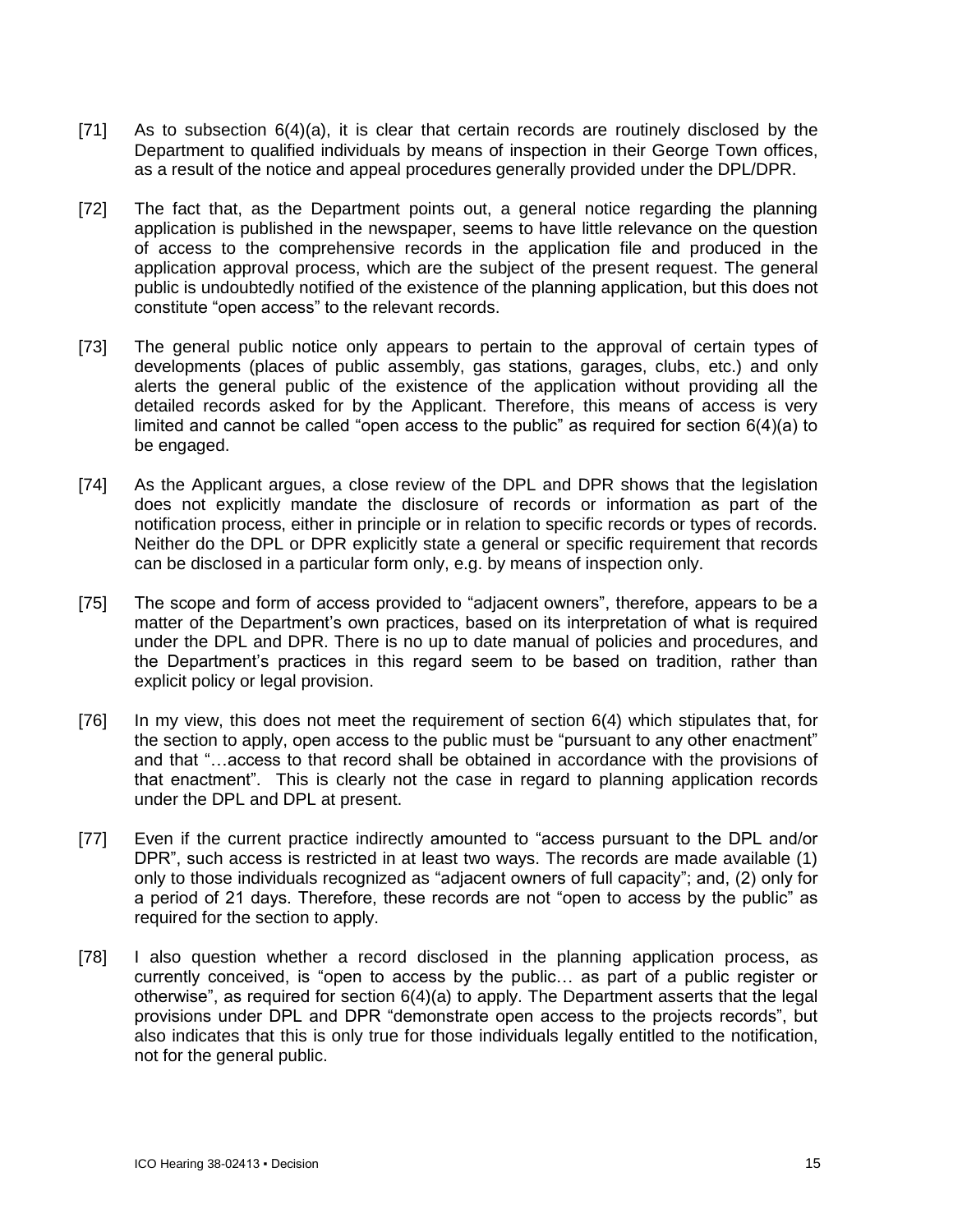- [79] Finally, the Applicant points to another restriction: the records are disclosed by inspection in the Department's offices only. The Applicant believes this essentially constitutes a denial of access and a form of discrimination against individuals who do not live in Grand Cayman, or are not sufficiently mobile or otherwise impeded to visit the Department's offices. This lends further credence to my conclusion that 6(4)(a) is not properly engaged.
- [80] **Therefore, I find that the Department's reliance on section 6(4)(a) is not justified as that section is not engaged, and the Department should have responded under the FOI Law, as it subsequently did.**
	- **4. Whether the provision of paper, or electronic copies of drawings or plans would be an infringement of intellectual property rights under the Copyright Act 1956 as per section 10(3)(b), taking into consideration section 54(3)(b).**
- [81] Section 10(3) provides:

*(3) A public authority may grant access in a form other than that requested by an applicant where the grant of access in the form requested would-*

*… (b) constitute an infringement of intellectual property rights subsisting in any matter contained in the record.*

[82] Section 54(3)(b) provides:

*(3) The grant of access to a record in accordance with this Law shall not be construed as authorization or approval-*

*(b) for the purposes of any law relating to intellectual property rights, of the doing by that person of any act comprised within the intellectual property rights in any work contained in the record.*

## The position of the Department:

*…*

- [83] The responsive records include project drawings for the KVPAD application. The Department believes that these records should not be disclosed as doing so would result in a breach of copyright. In support, the Department points to sections 3(1), (2) and (5), and 48 of the (UK) *Copyright Act 1956* which was substantially adopted in the Cayman Islands in 1965 and remains in effect.<sup>9</sup> These provisions establish that architectural drawings fall within the Act's category of "artistic works", that copyright subsists in original artistic works including architectural drawings and plans, and that the reproduction or publication of such drawings and plans is restricted under the *Copyright Act*.
- [84] The Department also points to section 9 of the *Copyright Act*, which states, amongst other exceptions to the protection for artistic works:

*(1) No fair dealings with an artistic work for purposes of research or private study shall constitute an infringement of the copyright in the work.*

<sup>9</sup> <sup>9</sup> *Copyright (Cayman Islands) Order 1965 (1965 No.2010)*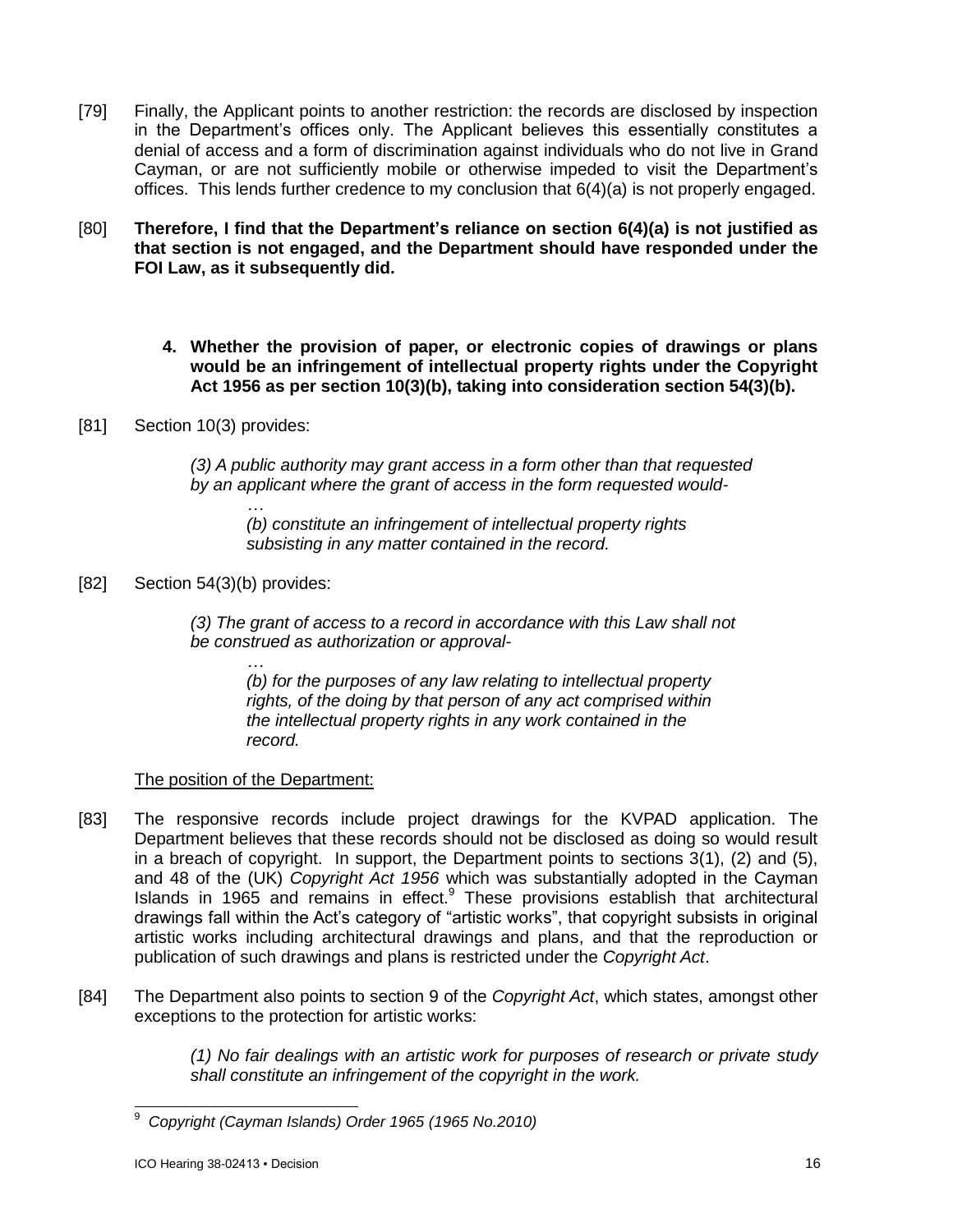*(2) No fair dealing with an artistic work shall constitute an infringement of the copyright in the work if it is for purposes of criticism or review, whether of that work or of another work, and is accompanied by a sufficient acknowledgement.*

*(3) The copyright in a work to which this subsection applies which is permanently situated in a public place, or in premises open to the public, is not infringed by the making of a painting, drawing, engraving or photograph of the work, or the inclusion of the work in a cinematograph film or in a television broadcast.*

*(4)The copyright in a work of architecture is not infringed by the making of a painting, drawing, engraving or photograph of the work, or the inclusion of the work in a cinematograph film or in a television broadcast.*

- [85] On this basis, it is the Department's policy to allow access by inspection only, and an applicant can make notes, sketch or photograph a drawing during inspection. The Department states that this approach strikes the right balance between the requirements for openness, transparency and accountability in the FOI Law, and the need to protect the intellectual property rights of the architects and design professionals who have created the drawings. Any other form of access would invite plagiarism, according to the Department.
- [86] The Department says it has changed its policy on the taking of digital images by persons who are inspecting records in their offices. This was not allowed at the time the Applicant inspected the records, but now it is.
- [87] The Department also points to potential security concerns where, for instance, the detailed drawings of a bank or a school could be used to threaten public safety, and declares its intention to apply the exemption in section 24 (disclosure likely to endanger health and safety) if such access were requested. Since it has not in fact claimed this exemption, I will not consider this further.
- [88] The Department has sought and obtained input from a number of architects in the Cayman Islands, and they broadly agree with these arguments and approaches, although some put forward an interesting alternative approach, which I have already further discussed in paragraph 154 of Hearing Decision 37-02613.<sup>10</sup>
- [89] The Department dismisses the seemingly countervailing provision in section 54(2) of the FOI Law, because it does not have a "bona fide belief" that access is required. That section states:

*(2) Where access to a record referred to in subsection (1) is granted in the bona fide belief that the grant of such access is required by this Law, no action for defamation, breach of confidence or breach of intellectual property rights shall lie against-*

*(a) the Government, a public authority, Minister or public officer involved in the grant of such access, by reason of the grant of access or of any re-publication of that record; or*

*(b) the author of the record or any other person who supplied the*

l

<sup>10</sup> ICO *Hearing Decision 37-02613 Planning Department* 28 May 2014 para 154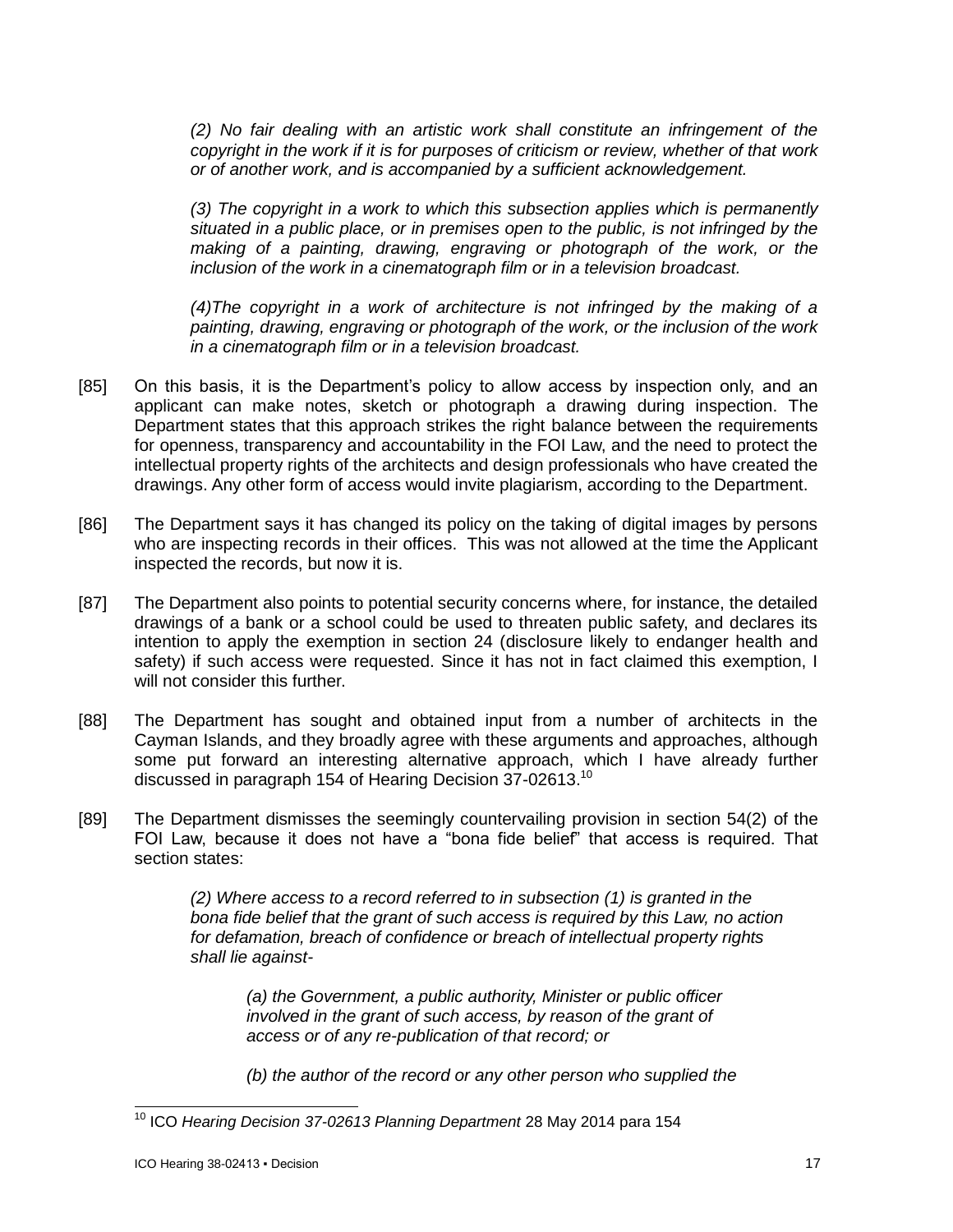*record to the Government or the public authority, in respect of the publication involved in or resulting from the grant of access, by reason of having so supplied the record.*

#### The position of the Applicant

- [90] The Applicant repeats that the Department has no written policies and procedures in place to meet its obligations under the FOI Law in the light of the Bill of Rights, nor on its interpretation of the *Copyright Act 1956*, and argues that it is an infringement of his rights under sections 11, 16 and 19(1) of the Bill of Rights to deny him access in the requested form instead of by inspection only.
- [91] According to the Applicant section 10(3) is not fit for purpose if it does not allow for an alternative form of access when access by inspection cannot be granted, e.g. where it is impossible for an Applicant to visit the offices of the Department.
- [92] The Applicant points out that section 10(3) anticipates a grant of access by inspection, but does not impose any further restrictions on access, to which he says he was subjected when visiting the offices of the Department, as described above.
- [93] The Applicant points to section 9(1) of the *Copyright Act 1956* which states:

*No fair dealing with an artistic work for purposes of research or private study shall constitute an infringement of the copyright in the work.*

- [94] He argues that the making of a single paper or electronic copy of the relevant records for private study and research into the exercise of a statutory right to participate in the adjudication of a planning application falls within the meaning of "fair dealing" in the *Copyright Act 1956*, and that there would have been no copyright infringement if the Department had met his request for providing him with a copy of the responsive records. Irrespective of what the Department thought was the case in regard to the drawings, he says there was clearly no provision to deny him access to the written materials in the relevant records, or to allow him to make a digital photograph of each of the records.
- [95] Since granting access to the responsive records would not be in breach of the *Copyright Act 1956*, the Applicant says that section 54(3) is not engaged, and believes that the provision of the responsive records by the Department would have been entirely lawful.
- [96] Finally, in his reply submission, the Applicant presents a complex and intricate argument on section 54(1) and (2) which I have summarized as follows:
	- a. The Applicant notes that section 54(1) relates to "official records", as does 54(2) (indirectly), but that section 54(3) instead relates to "records". He considers this significant in that on his reading in relation to section 54 an "official record" is one "created by 'officials' and 'official processes' and therefore of governmental origin or provenance," while a "record" can have any provenance.
	- b. Since the term "disclosure" is not defined in the FOI Law or in the *Interpretation Law, 1995*, the Applicant considers that it must be given its plain meaning, which he says is (quoting from the Oxford English Dictionary):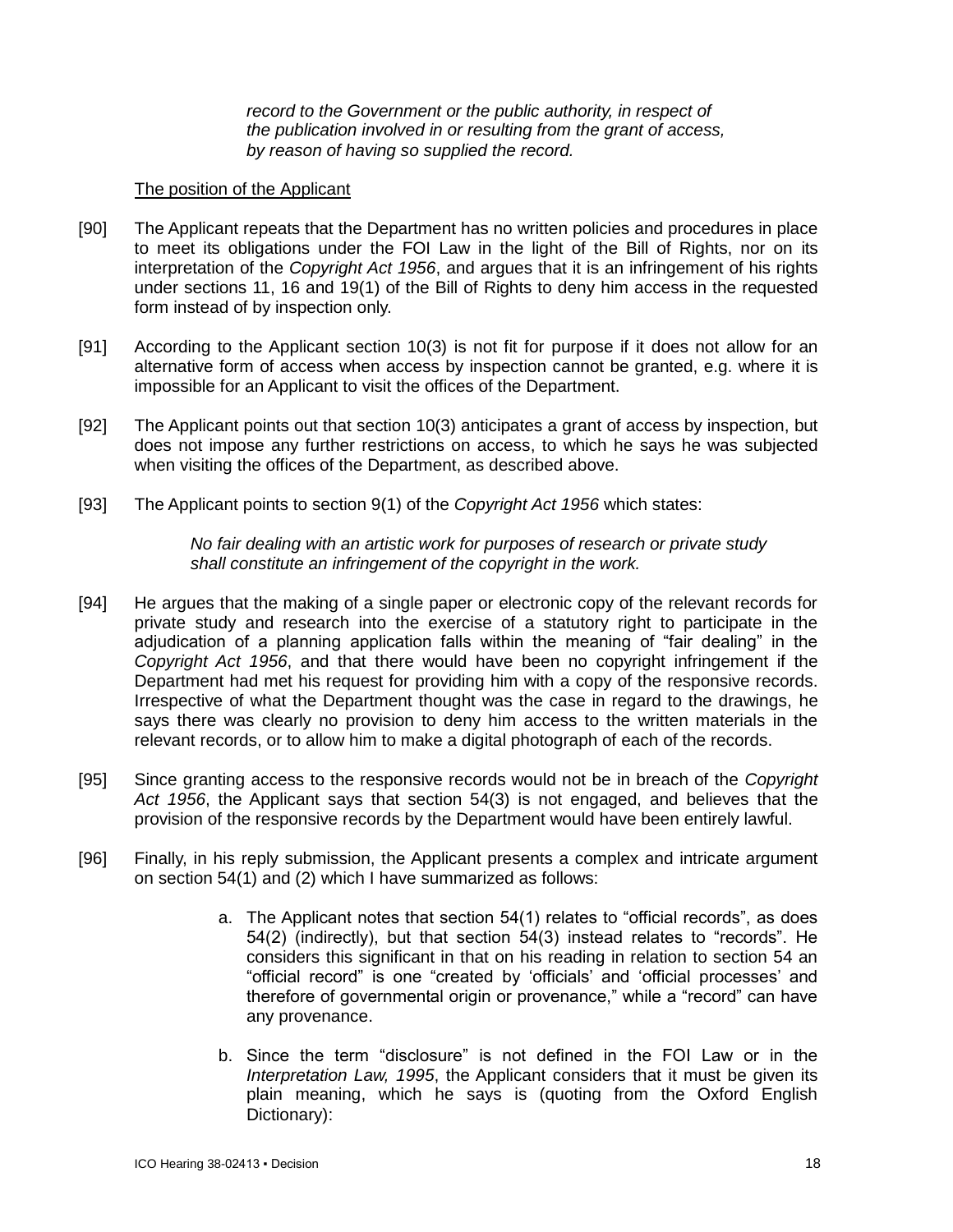## *The action of making new or secret information known<sup>11</sup>*

- c. According to the Applicant this demonstrates that "disclosure" in section 54(1) only relates to "previously undisclosed records". However, he claims that the responsive records have already been "disclosed" on numerous occasions, e.g. when the planning applicant provided them to the Planning Department, when an appellant was invited by registered mail to inspect the records in the office of the Department, when an appellant inspected the records, etc.
- d. The Applicant therefore argues that section 54(1), in its apparent prohibition of disclosure of any "official records" which would breach intellectual property rights, and section 54(2), in precluding an action for breach of intellectual property rights in relation to such disclosure, relates only to "official records" which have not previously been "disclosed". On the Applicant's reading, therefore, since none of the requested records are "official" and they have all been previously "disclosed", he concludes that sections 54(1) and (2) do not apply to it.

### Discussion:

[97] As I have indicated in a previous Hearing Decision,

*The appeals and hearing processes under the FOI Law are not intended to answer hypothetical questions …. The Law specifies the duty and powers of the Information Commissioner in reaching a decision in regards to an appeal against a decision that has previously been made by a public authority, but it does not require the Commissioner to make prognostications about the hypothetical disclosure of … records before they have even been reviewed in detail. In reaching a conclusion under section 43 I am required to look at the facts of the case after investigating the matter and hearing evidence from both sides under section 45, but I cannot engage in hypothetical scenarios which are by their very nature based on supposition and limited evidence.<sup>12</sup>*

- [98] Within the context of the present appeal it is essential to note that all the drawings relating to the KVPAD have eventually been posted on the Department's website after consent was obtained from the architect who is the copyright holder.
- [99] The Applicant mentions other, unidentified "written materials"<sup>13</sup> which he believes should have been made available to him even if the Department refused access to the drawings for reasons of alleged copyright infringement. However, if the Applicant had any complaints about how the Department treated other parts of his request, he should have raised those in the appeal and hearing so that they could have been formally brought forward. This hearing is restricted to the "issues under review" in Part D, which have been agreed by both parties at the commencement of the present hearing. My consideration of the fourth issue is strictly in relation to "the provision of paper, or electronic copies of

l

<sup>&</sup>lt;sup>11</sup> [www.oxforddictionaries.com](http://www.oxforddictionaries.com/)

<sup>12</sup> ICO *Hearing Decision 37-02613 Planning Department* 28 May 2014 para 103

<sup>&</sup>lt;sup>13</sup> See paragraph 94 above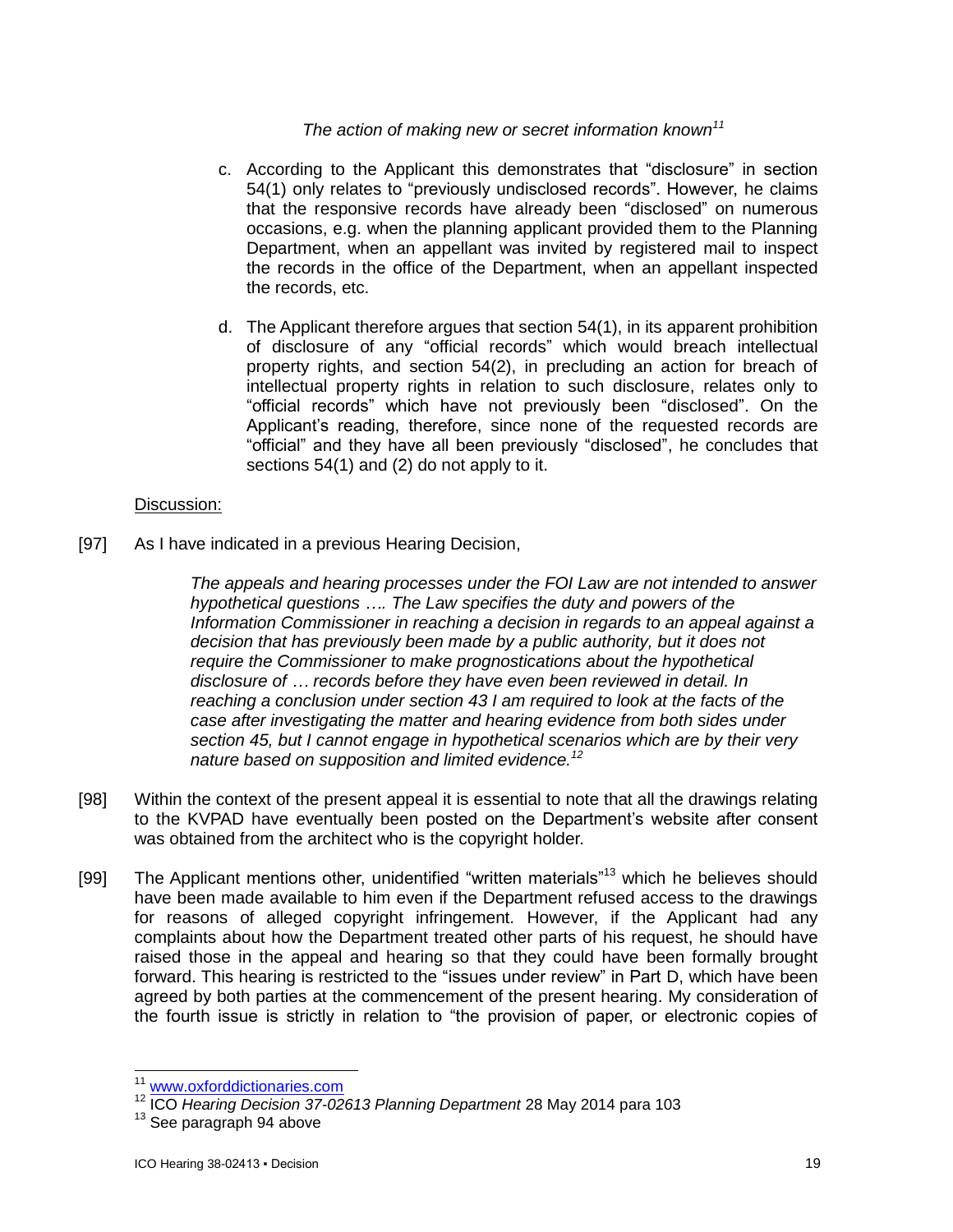drawings or plans" as stated in the "issues under review", and I am not considering hypothetical arguments about additional "written materials" mentioned by the Applicant.

- [100] **Despite the lengthy arguments on both sides on alleged copyright infringements and differing interpretations of provisions of the FOI Law, these questions are hypothetical and relate to records that have already been fully disclosed on the Department's website in the course of the appeal and hearing. Therefore, I do not consider that the Applicant has an avenue for appealing this issue, and I will consequently not decide this question.**
- [101] For general guidance on the proper interpretation and application of sections 10(3)(b) and 54(3)(b) I refer to paragraphs 142 to 154 of Hearing Decision 37-02613.
	- **5. Whether a reasonable search was conducted by the Public Authority to identify the responsive records as per regulation 6(1) of the FOI (General) Regulations 2008.**

#### The position of the Department:

[102] The Department has chosen not to address this issue.

#### The position of the Applicant:

- [103] The Applicant admits that he has only indirect knowledge of the search that was undertaken, having only had the direct experience of being told that the Department could not find the records upon his first attempt to inspect the records.
- [104] He subsequently experienced significant delays before certain other records could be located and disclosed, often many months after the initial response of 26 June 2013.

#### Discussion:

- [105] I note that the Department has not addressed this question which was nonetheless formally agreed as an "issue under review" in this Hearing. The least that could be expected from the Department is for it to provide some explanation for the significant delays that were undoubtedly encountered in identifying and disclosing numerous records.
- [106] Regulation 6 requires:

#### *6. (1) An information manager shall make reasonable efforts to locate a record that is the subject of an application for access.*

[107] The Fact Report for this Hearing lists a number of occasions when further records were released between October 2013 and April 2014, and it is clear that in the course of the appeal numerous additional records were identified and disclosed, even as the preparations for this Hearing were being finalized. This lead to a great deal of unnecessary delay and confusion for the Applicant and the ICO, and complicated the scope of the Hearing.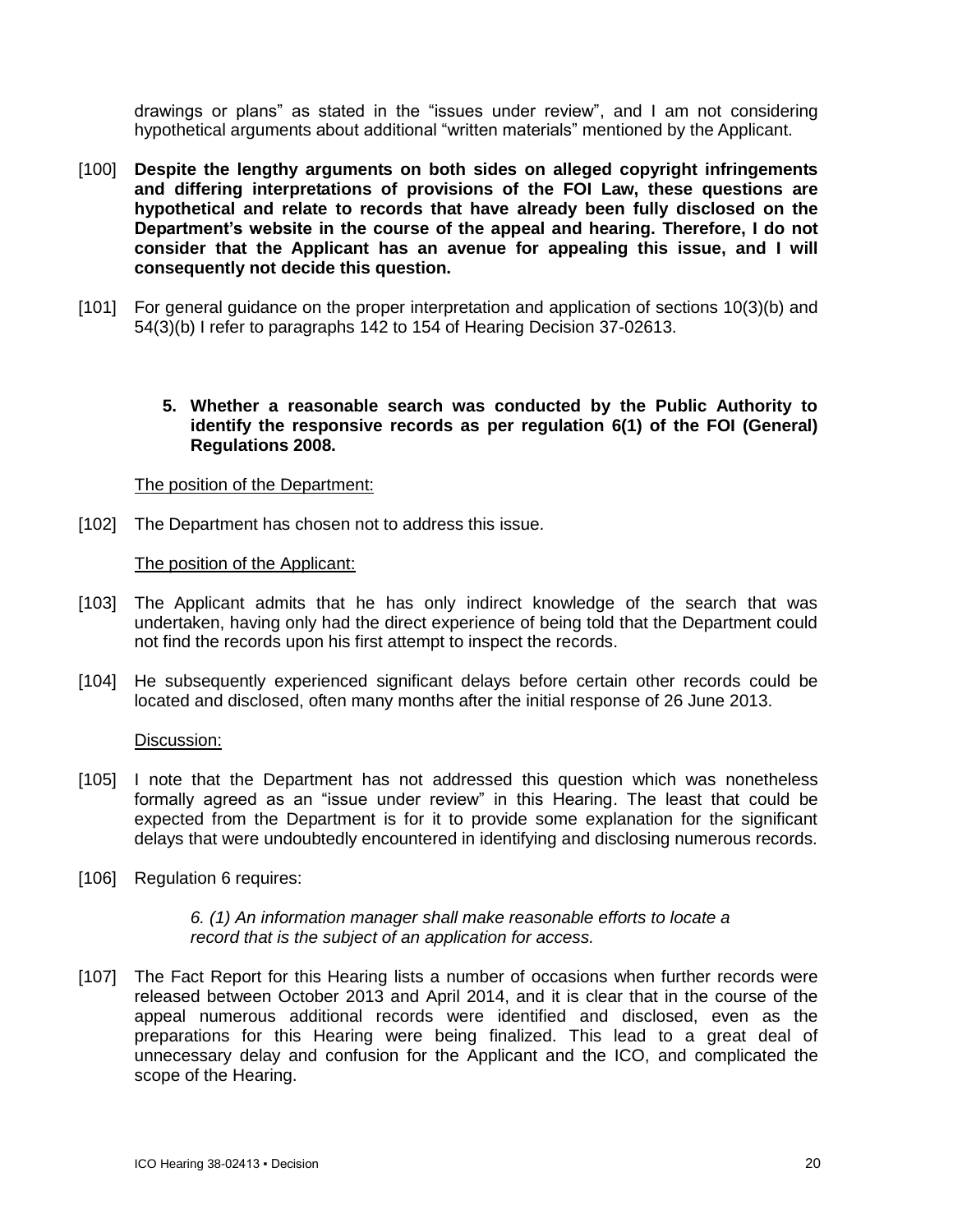- [108] Consequently, and particularly in the absence of any submission of the Department on this point, it is clear that the initial search was not conducted as comprehensively as it should have been, since it took several months after the request had been made to find and disclose additional responsive records.
- [109] Under regulation 6(2),

*(2) Where an information manager has been unable to locate the record referred to in paragraph (1), he shall make a record of the efforts he made.*

However, no evidence has been presented to me to demonstrate that the Department complied with this requirement and kept a record of its search efforts.

- [110] Given the problems with the initial decision noted above, I am surprised that the Chief Officer did not object to its quality or the quality of the search in his internal review decision. I note that the internal review decision is surprisingly short and was signed by an administrative officer rather than the Chief Officer himself.
- [111] Nonetheless, I am satisfied that a thorough search has now been conducted.
- [112] **In consequence, I find that the Department did not initially make reasonable efforts to locate all records that were subject to the application for access at the time of the initial decision, as required under regulation 6(1). However, through the identification and disclosure of further records in the course of the appeal, this initial failure has been satisfactorily addressed, and no further corrective steps are required.**

## **F. FINDINGS AND DECISION**

Under section 43(1) of the *Freedom of Information Law, 2007* I make the following findings and decision:

## **Findings and decision:**

- (1) In respect of the four documents that were claimed by the Planning Department to be exempt under section 17(a) of the *Freedom of Information Law*, 2007, I find the following:
	- (a) the document dated 26 June 1989 is not exempted under section 17(a) by virtue of section 6(2) since the document is over twenty years old. However, that document remains privileged from production in legal proceedings on the ground of legal professional privilege, and may be withheld by virtue of section 3(7) which provides that the FOI Law does not abrogate "any other law that restricts access to records" which includes the common law of legal professional privilege; and,
	- (b) the three documents dated 19 August 1994, 30 March 2001 and 31 July 2007 are exempt by reason of section 17(a) as they are privileged from production in legal proceedings on the ground of legal professional privilege;